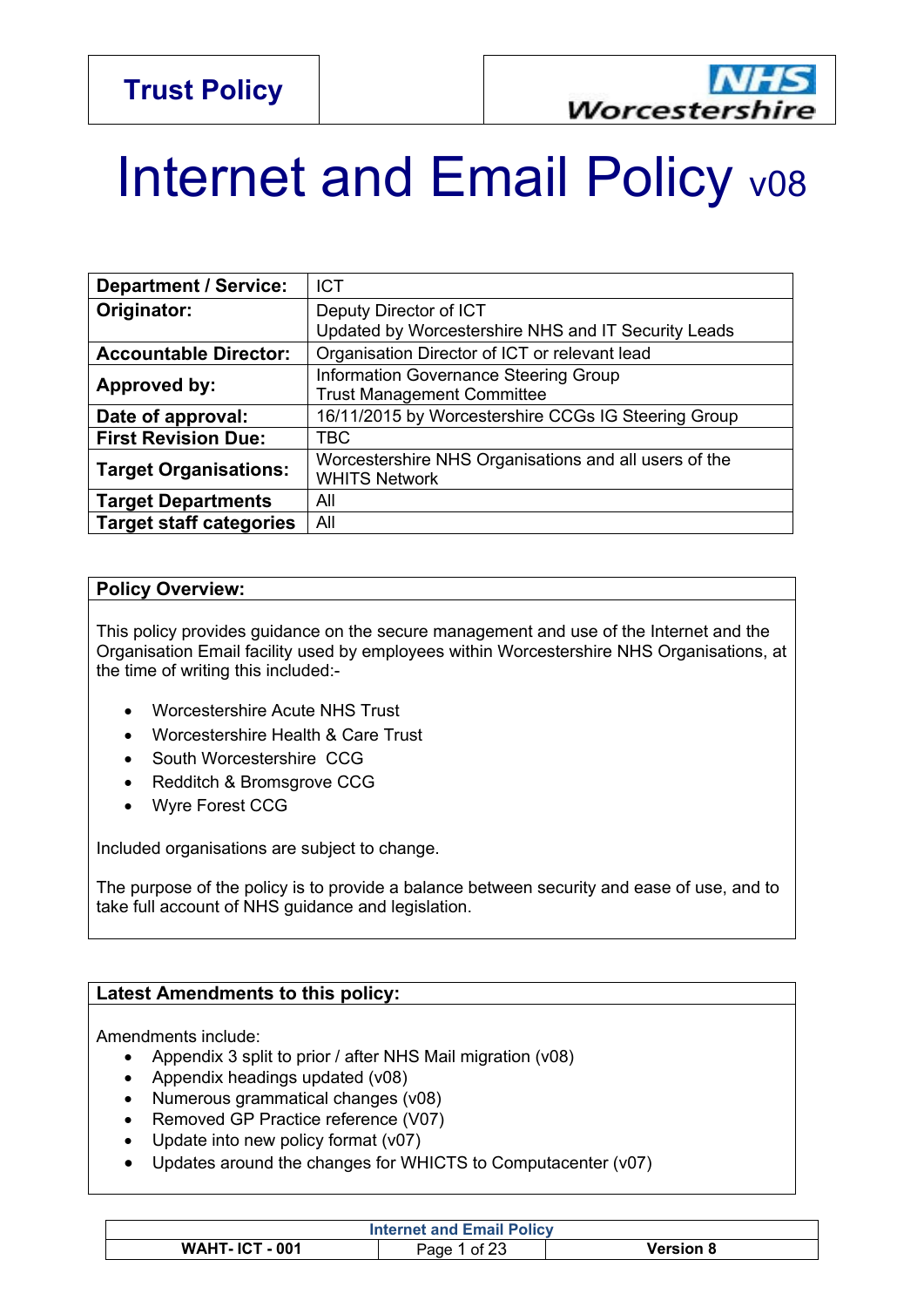

#### **Contents page:**

Quick Reference Guide

- **1.** Introduction
- **2.** Scope of this document
- **3.** Definitions
- **4.** Responsibility and Duties
- **5.** Policy detail
- **6.** Implementation of key document
	- **6.1** Plan for implementation
	- **6.2** Dissemination
	- **6.3** Training and awareness
- **7.** Monitoring and compliance
- **8.** Policy review
- **9.** References
- **10.** Background
	- **10.1** Equality requirements
	- **10.2** Financial Risk Assessment
	- **10.3** Consultation Process
	- **10.4** Approval Process
	- **10.5** Version Control

#### **Appendices**

- Appendix 1 Emailing Person Confidential Data (PCD)
- Appendix 2 Good Practice Guidelines
- Appendix 3a Secure Email Diagram Prior to NHS Mail Migration
- Appendix 3b Secure Email Diagram Post NHS Mail Migration
- Appendix 4 DH Blogging and Social Network Guidance
- Appendix 5 Patients Emailing Services
- Appendix 6 Generic Email Account Form

#### **Supporting Documents**

| <b>Supporting Document 1</b> | <b>Equality Impact Assessment</b> |
|------------------------------|-----------------------------------|
| <b>Supporting Document 2</b> | <b>Financial Risk Assessment</b>  |

| <b>Internet and Email Policy</b> |                      |           |
|----------------------------------|----------------------|-----------|
| <b>WAHT- ICT - 001</b>           | of 23<br>Page $\sim$ | Version 8 |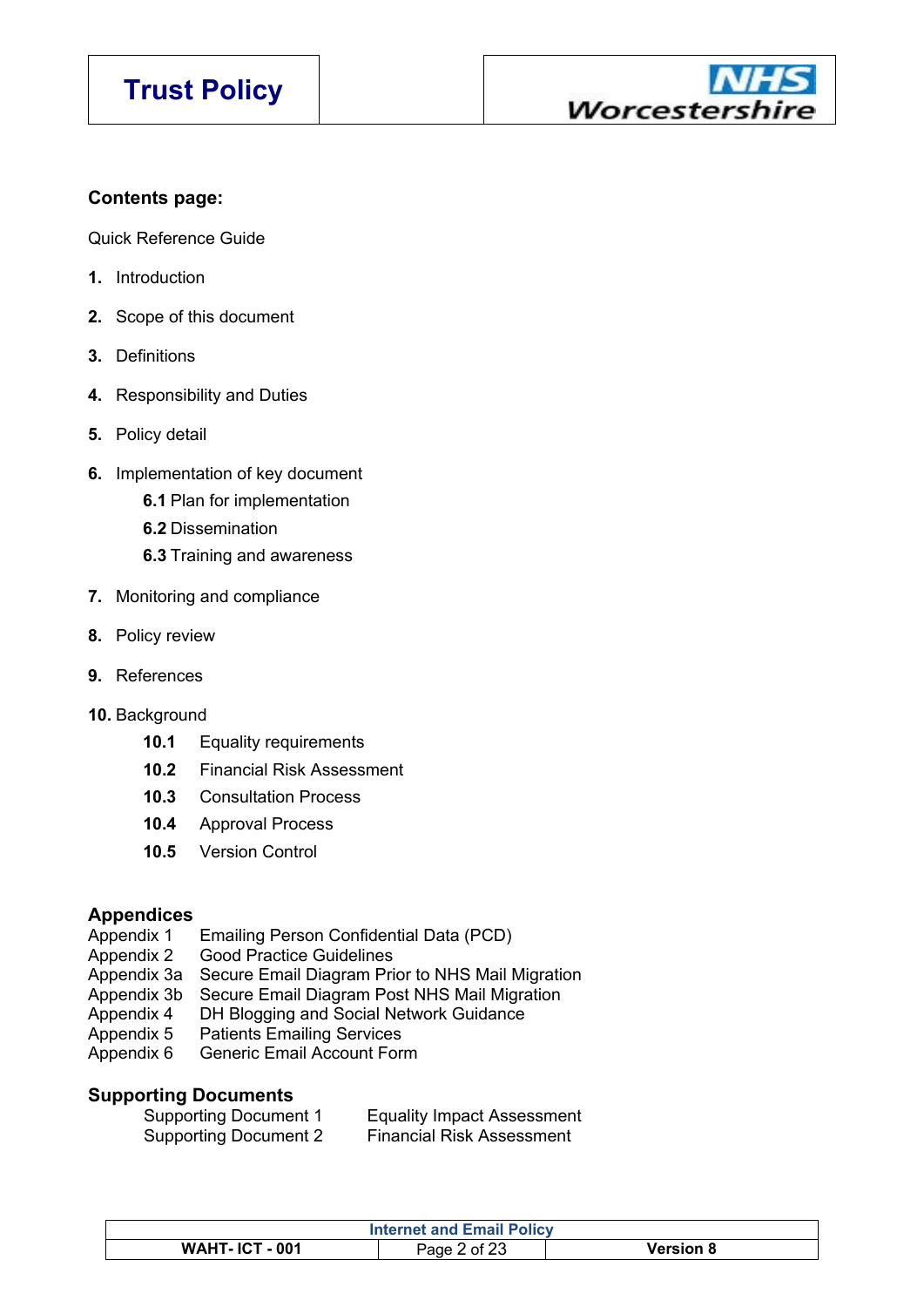

#### **Quick Reference Guide**

## Internet and Email Policy

This policy provides guidance on the secure management and use of the Internet and the Organisation Email facility used by employees within Worcestershire NHS Organisations

This policy applies to all full time and part time employees non-executive directors, contracted third parties (including agency staff), students/trainees and other staff on placement and includes the use of mobile devices.



| <b>Internet and Email Policy</b> |              |                  |
|----------------------------------|--------------|------------------|
| <b>WAHT- ICT - 001</b>           | Page 3 of 23 | <b>Version 8</b> |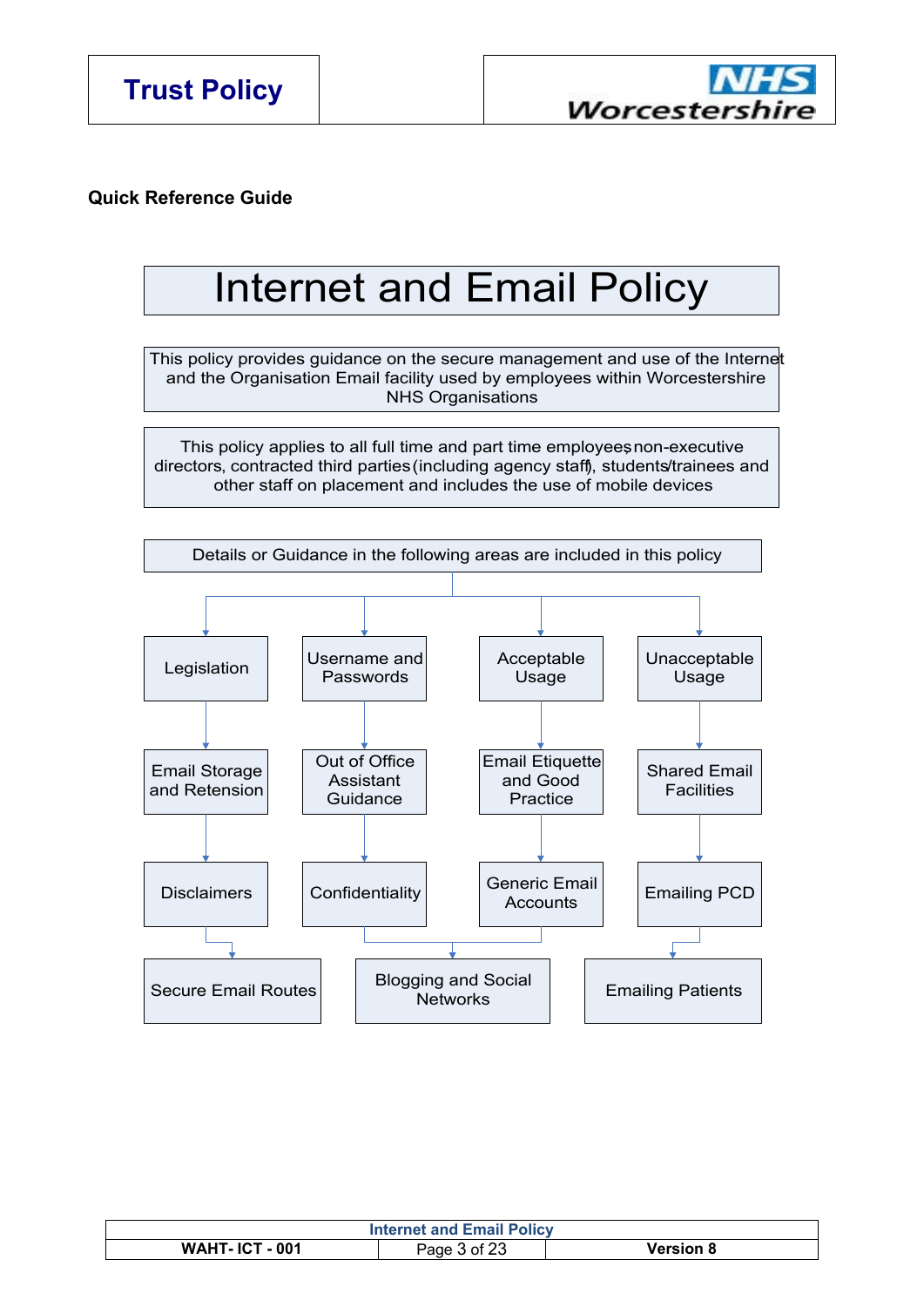

#### **1. Introduction**

This policy provides guidance on the secure management and use of the Internet and the Organisation Email facility used by employees within Worcestershire NHS Organisations. The purpose of the policy is to provide a balance between security and ease of use, and to take full account of NHS guidance and legislation. If any user disregards the rules set out in this Policy, the user will be fully liable and may be subject to disciplinary action by their employing Organisation.

#### **2. Scope of this document**

This policy applies to all full time and part time employees, non-executive directors, contracted third parties (including agency staff), students/trainees and other staff on placement and includes the use of mobile devices.

Out of scope of this policy are members of the public and patients as they are not permitted to use the WHITS network.

| DН                        | Department of Health                                         |
|---------------------------|--------------------------------------------------------------|
| <b>ICT</b>                | Information & Communication Technology                       |
| IG                        | Information Governance                                       |
| IM&T                      | Information Management & Technology                          |
| <b>NHS</b>                | <b>National Health Service</b>                               |
| <b>NHSCFS</b>             | <b>NHS Counter Fraud Services</b>                            |
| PC.                       | <b>Personal Computer</b>                                     |
| <b>PCD</b>                | <b>Personal Confidential Data</b>                            |
| <b>SIC</b>                | Statement of Internal Control                                |
| <b>SIRI</b>               | Serious Incident Requiring Investigation                     |
| <b>SIRO</b>               | <b>Senior Information Risk Owner</b>                         |
| <b>WHITS Network</b>      | The name of the network used within Worcestershire NHS       |
| <b>Worcestershire NHS</b> | Inclusive term of all organisations covered by Computacenter |
| Computacenter             | <b>IT support Provider</b>                                   |

#### **3. Definitions**

#### **4. Responsibility and Duties**

#### **4.1 Computacenter**

In supplying the user with a network and Email/Internet account Computacenter must ensure that there are systems and procedures in place to prevent or identify breaches of security and means of taking action against the offending parties.

Computacenter will:

- Ensure that there are formal request procedures to set up users with network and associated Email/Internet accounts.
- Use filtering and content management tools to monitor Internet usage and inbound/outbound emails to ensure security of the WHITS network system.
- Quarantine emails that are a potential threat or are of such a composition that they are deemed to be offensive or of a malicious nature.

| <b>Internet and Email Policy</b> |              |                  |
|----------------------------------|--------------|------------------|
| <b>WAHT-ICT-001</b>              | Page 4 of 23 | <b>Version 8</b> |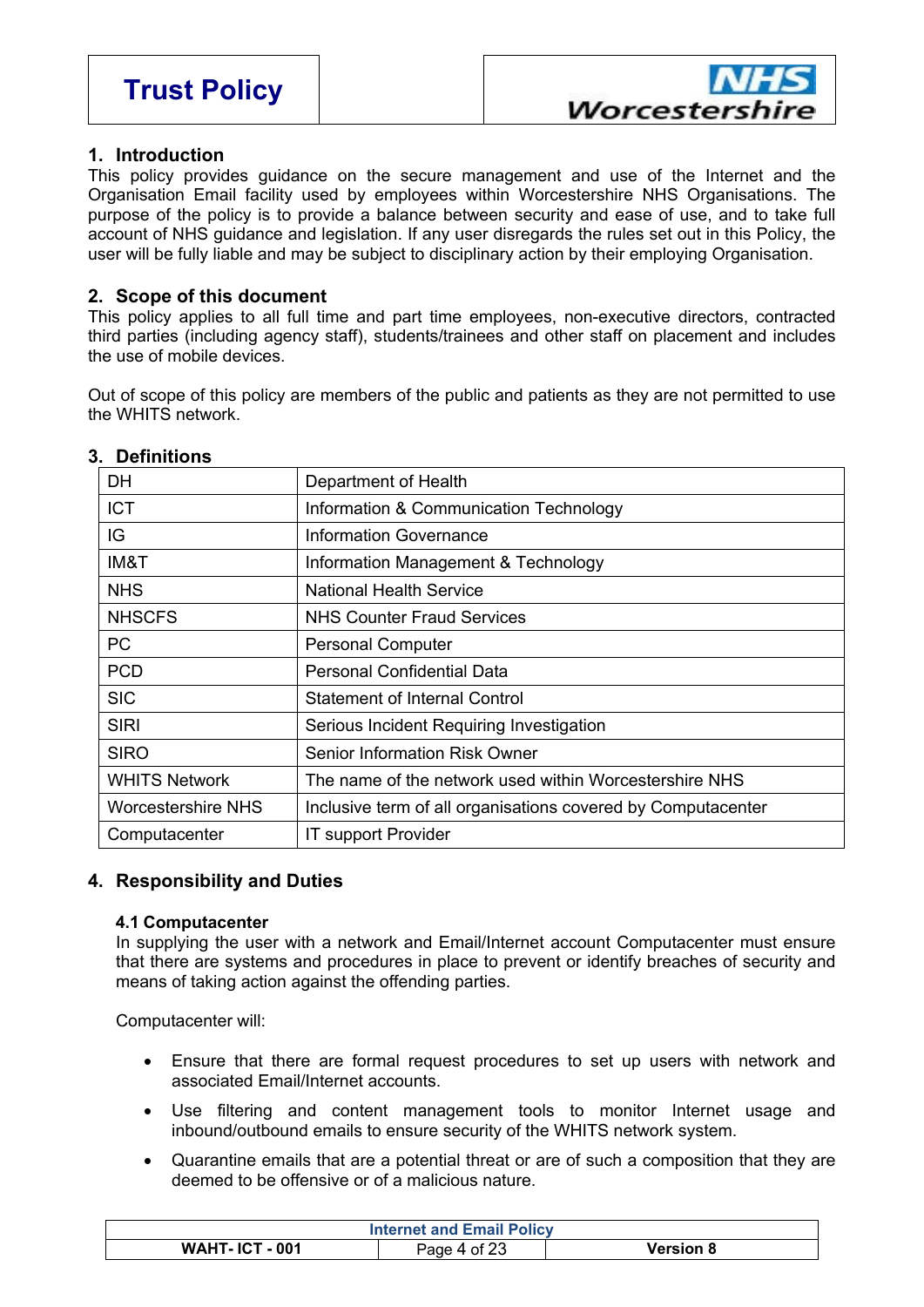

- Ensure that any inappropriate use will be identified and reported to the appropriate line manager, IG Lead Manager, Caldicott Guardian and/or Human Resources.
- Ensure that the Email folders stored on the network are backed up on a daily basis.
- Implement and maintain anti-virus software on servers, PCs and laptops
- Ensure that access to certain websites may be restricted based on Organisational requirements

Computacenter will not:

Routinely monitor individual users Email or Internet activity.

#### **4.2 Worcestershire NHS Responsibilities**

Ensure that all staff has access to training in the use of the Internet or Email where appropriate. This is the responsibility of individual organisations and their local ICT team.

Take all reasonable steps to ensure that all staff using the Internet and Email are aware of policies, protocols, procedures and legal obligations relating to the use of Internet and Email. This will be done through induction and mandatory update training. This is the responsibility of individual organisations and their local ICT team.

Where appropriate, disclose evidence of any member of staff contravening the law or professional standards to the police and/or regulatory bodies, including the NHS Counter Fraud Services (NHSCFS). Where relevant the local ICT or IG teams may be required to liaise with the overall ICT provider, who at the time of writing was Computacenter.

Supply or provide access to Trust policy and inform Computacenter of changes to policy.

#### **4.3 User Responsibility**

Failure to comply with this policy could result in the individual or the Organisation being prosecuted under the regulations listed in section 9.

Worcestershire NHS Organisations consider the Internet and Email to be an important means of communication. Therefore users must adhere to the following guidelines.

#### **5. Internet and Email Policy Detail**

#### **5.1 Purpose**

The purpose of this policy is to ensure the proper use of the Organisation's Internet and Email system and make users aware of what the Organisation deems as acceptable and unacceptable use. By following the guidelines in this policy, the users can minimise the legal risks involved in the use of Internet and Email. If any user disregards the rules set out in this policy, the user will be fully liable and may be subject to disciplinary action by the Organisation.

#### **5.2 Objective**

The objective of this policy is to ensure the security of the Internet and Email systems. To do this the Organisation will:

 Ensure Availability - Ensure that the Internet and Email systems are available for users. Overall provision of "core" software systems and the availability are the responsibility of the overall ICT provider, who at the time of writing was Computacenter.

| <b>Internet and Email Policy</b> |              |                  |
|----------------------------------|--------------|------------------|
| <b>WAHT-ICT-001</b>              | Page 5 of 23 | <b>Version 8</b> |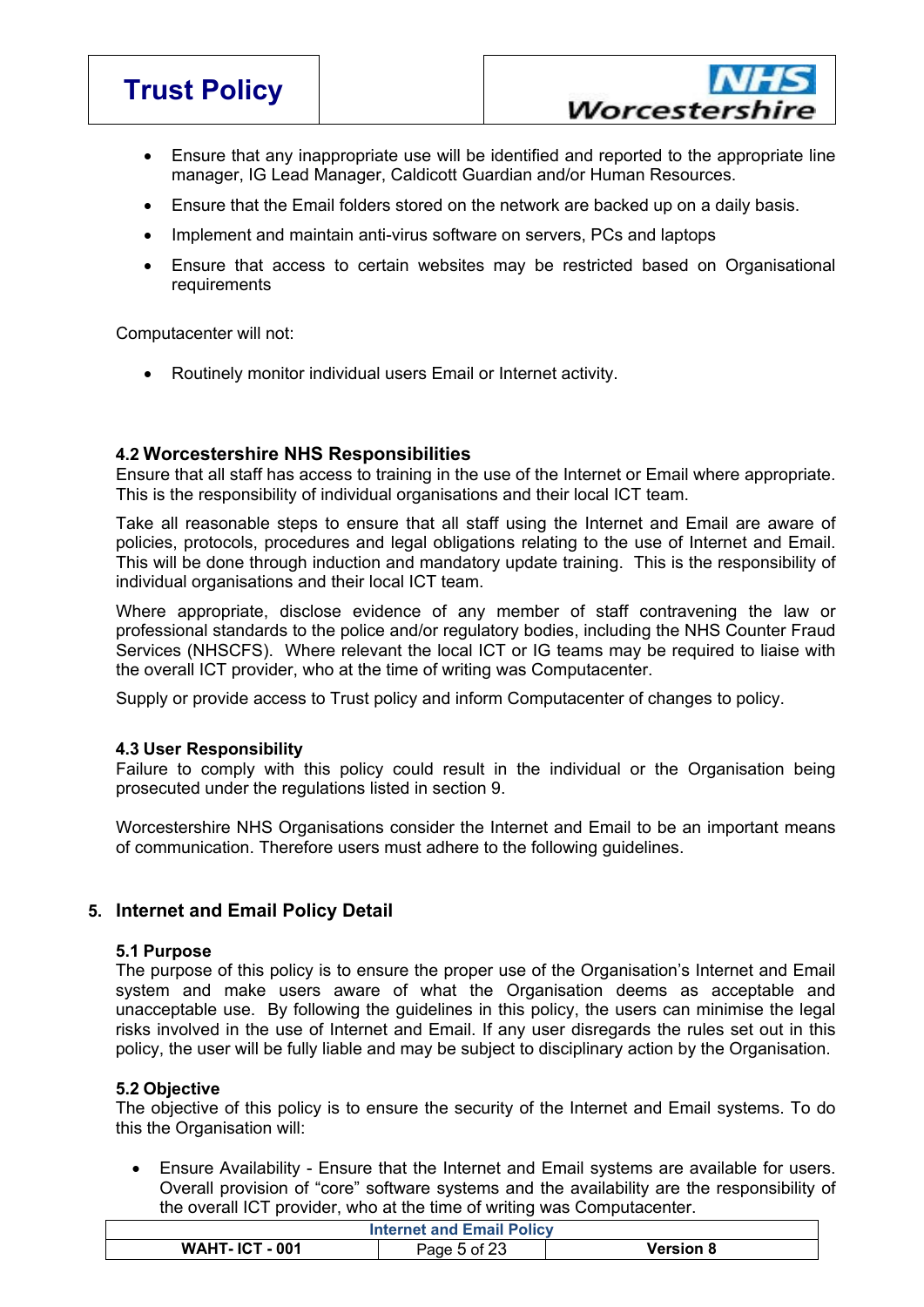**Trust Policy**



- Preserve Integrity Protect the Internet and Email systems from unauthorised or accidental modification ensuring the accuracy and completeness of the Organisation's assets. Overall provision of software protection and network configuration is the responsibility of the overall ICT provider, who at the time of writing was Computacenter.
- Preserve Confidentiality Protect assets against unauthorised disclosure. Overall provision of software enabling support for confidentiality is the responsibility of the overall ICT provider, who at the time of writing was Computacenter.

#### **5.3 Associated Document Framework**

| <b>Document Title</b>                                                                                                                                                                                                                                                                                                                                                            | <b>Content</b> | <b>Review period</b>                   |
|----------------------------------------------------------------------------------------------------------------------------------------------------------------------------------------------------------------------------------------------------------------------------------------------------------------------------------------------------------------------------------|----------------|----------------------------------------|
| Internet and Email Access Policy                                                                                                                                                                                                                                                                                                                                                 | Principles     | 2 Years                                |
| <b>User Responsibility Declaration</b>                                                                                                                                                                                                                                                                                                                                           | Statement      | 2 Years                                |
| <b>Information Security Policies &amp; Procedures</b><br><b>Access Control</b><br>٠<br>Anti-Virus<br>٠<br>Back-Up<br>٠<br><b>Business Continuity</b><br>٠<br><b>Equipment Disposal</b><br>٠<br><b>Information Security</b><br>٠<br><b>Mobile Devices</b><br>٠<br><b>Network Security</b><br>٠<br><b>Forensic Readiness</b><br>$\blacksquare$<br><b>NHSmail</b><br>$\blacksquare$ | Requirements   | 2 Years                                |
| Organisation Policies & Procedures<br>Code of Conduct in Respect of<br>$\blacksquare$<br>Confidentiality<br>Data Protection<br>٠<br>Disciplinary<br>٠<br>Freedom of Information<br>٠<br>Home Working<br>٠<br><b>Incident Reporting</b><br>٠<br><b>Information Governance</b><br>٠<br><b>Information Risk</b><br>٠<br>Records Management<br>٠<br>Safe Haven<br>٠                  | Requirements   | As per<br>Organisation<br>requirements |

| <b>Internet and Email Policy</b> |              |                  |
|----------------------------------|--------------|------------------|
| <b>WAHT-ICT-001</b>              | Page 6 of 23 | <b>Version 8</b> |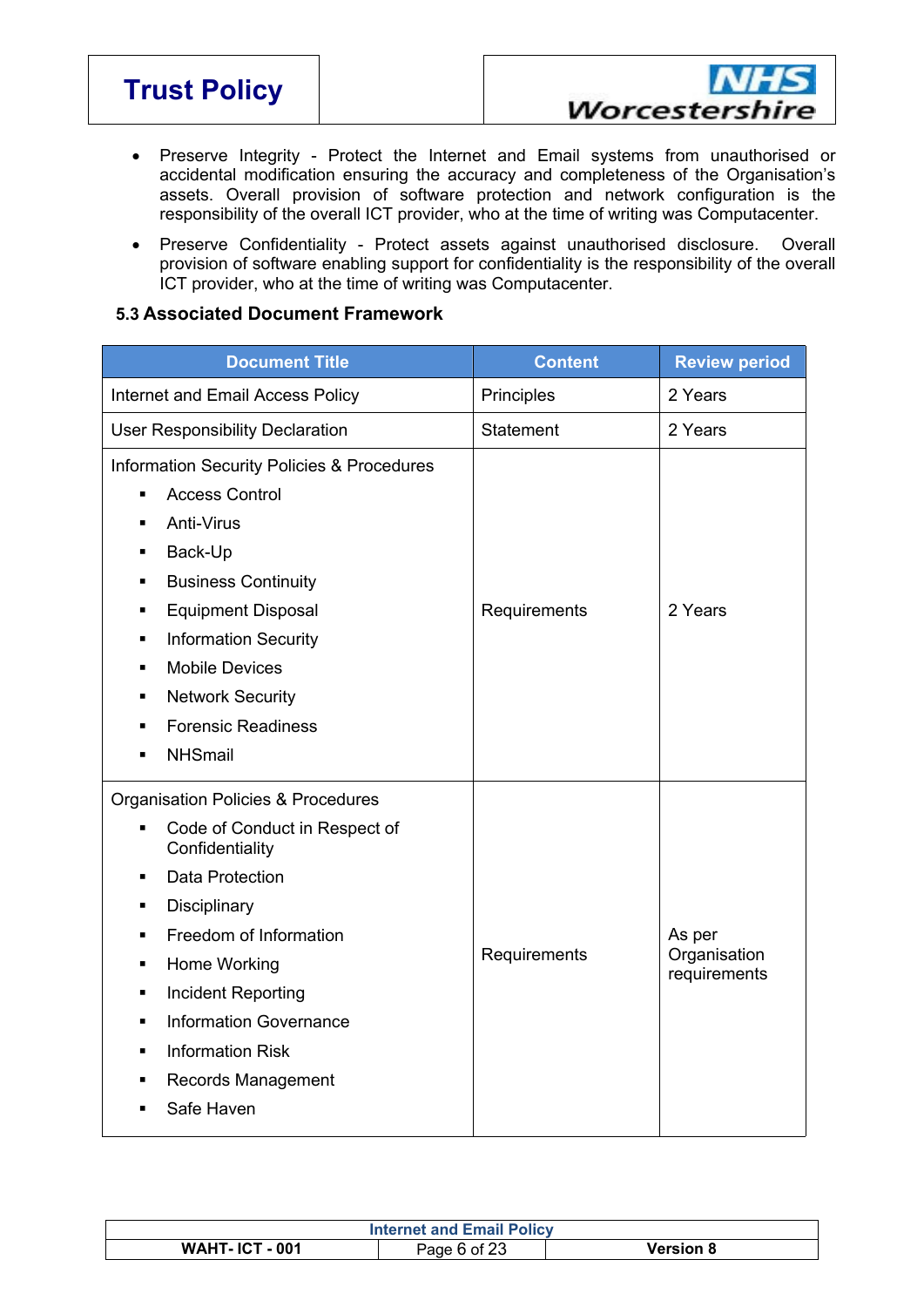

#### **5.4 Legislation**

Worcestershire NHS is obliged to abide by all relevant UK and European Union legislation. The requirement to comply with this legislation shall be devolved to employees and agents of Worcestershire NHS Organisations, who may be held personally accountable for any breaches of Internet or Email security for which they may be held responsible, failure to comply could result in the individual or the Organisation being prosecuted. Worcestershire NHS Organisations shall comply with the legislation, detailed in section 9, and other legislation as appropriate.

#### **5.5 User names and passwords**

Staff should be aware they are fully responsible for the security of their individual login and password, so must not share them with anyone. If a breach of security is recorded under a member of staff's login then they will be liable.

Staff should ensure that they log out completely and not leave open sessions unattended. Should staff discover an open session they should log out and commence their own.

The user logged in at a computer will be considered to be the author of any message sent from that computer.

The user logged in at a computer will be considered to be the person browsing the Internet.

#### **5.6 Acceptable Usage**

- To access Internet and Email for personal use so long as this does not interfere with work, or the work environment, and if it does not breach locally defined policies and procedures or "Unacceptable Usage" rules below.
- Personal use is at the discretion of the Organisation, and if demands at particular times of the day become excessive (i.e. lunchtime), and performance of the network suffers as a result, personal use may have to be reduced or removed.
- To access research material and other information relevant to your work
- Staff should be aware that the security of sites visited and of their personal details (name, address, financial information etc.) cannot be guaranteed since temporary files and internet page history records are often automatically retained by PCs.
- For further information contact the IT Helpdesk.

#### **5.7 Unacceptable Usage – Email**

Creating or transmitting "junk-mail" or "spam", this means unsolicited commercial web mail, chain letters or advertisements e.g. circulating emails promoting your own business. There are thousands of Email hoaxes moving around the Internet at any given time. These Email hoaxes cover a range of subject matter, including:

- o Supposedly free giveaways in exchange for forwarding Emails.
- o Bogus virus alerts.
- o False appeals to help sick children.
- o Pointless petitions that lead nowhere and accomplish nothing.
- o Dire, and completely fictional, warnings about products, companies, government policies or coming events.

| <b>Internet and Email Policy</b> |              |                  |
|----------------------------------|--------------|------------------|
| <b>WAHT-ICT-001</b>              | Page 7 of 23 | <b>Version 8</b> |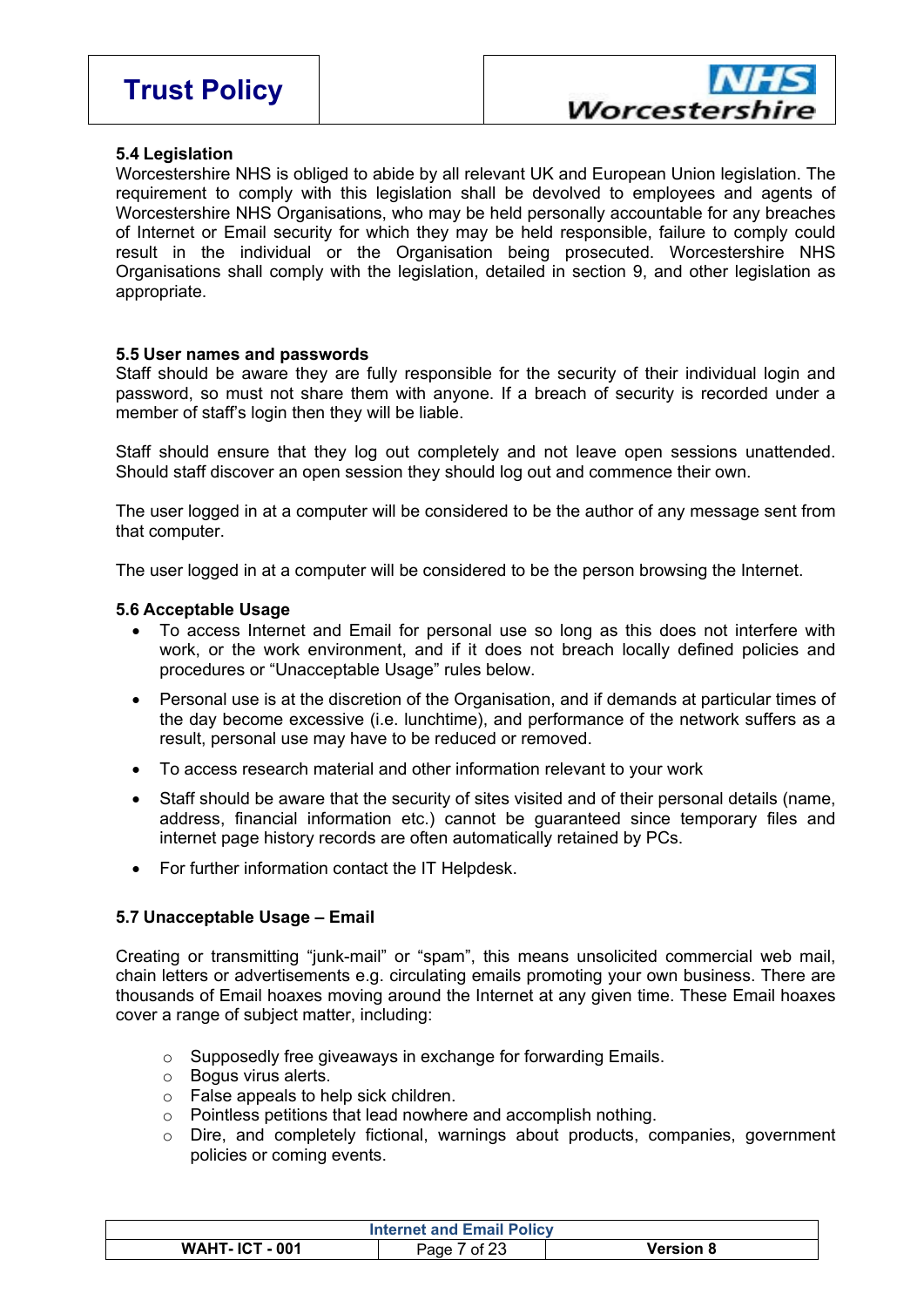- $8^{\circ}$  $\bar{\mathbf{u}}$ " 0 "870  $\overline{\phantom{a}}$  $#$  $" "$ " 8 " $0$  $\boldsymbol{\mathsf{S}}$  $#$  $\boldsymbol{\alpha}$  $#$ " #  $\mathcal{L}$  $/$ # "" 8  $#$ # #  $\mathbf{u}$  $5\phantom{.0}$  $#$  $\sqrt{ }$ 8  $E$  $#$  $\boldsymbol{0}$ ?
	- $\overline{2}$  $#$  $6<sup>1</sup>$ AA 8  $\mathbf{u}$  $\overline{2}$  $" " #"$  $\prime$  $#$
	- $\blacksquare$  $\#$  $/$ "#  $#$  $#$ 8  $\mathbf{H}$   $\mathbf{H}$  $#$  $\blacksquare$  $\mathbf{u}$  $9<sup>°</sup>$  $\mathbf{u}$  $#$  $;8$  $\overline{u}$  $986$  $#$  $$%8$  $\bar{\mathbf{u}}$  $/$  #  $0'$  G  $0$  #  $\mathbf{u}$  $\overline{0}$  $1<sup>1</sup>$  $#$  $\overline{8}$
	- ;<br>#  $\boldsymbol{9}$  $\#$  $\mathbf{u}$ 3  $C$  # # D " 8
- $0, 8$ 8  $\%$  $\mathfrak{S}$  $\sim 10^6$ ı,  $1 /$  $#$  $\#$  $\#$  $\sqrt{\phantom{a}}$  $\begin{smallmatrix} 1 \\ 1 \end{smallmatrix}$  $\theta_{\rm{max}}$  $\#$ ;  $\#$ 8
	- $\theta$   $\theta$  $#$  $#$  /  $#$ 8  $#$  $\frac{1}{2}$  % & & 5 \* \$ ' (66 \$  $\ddot{ }$ " 1  $1 /$  $\#$  $#$  $\#$  $\mathbf{u}^{\dagger}$  $\bar{\mathbf{u}}$  $\frac{\#}{\pi}$  $\mathbf{u} \cdot \mathbf{u}$  $#$  $\overline{9}$  $68$  $9\,$  $#$  $#$  $1<sup>1</sup>$  $1"9$  $\sim$  1  $#$  $\mathbf{u}$  $\mathbf{u}$  $^{\rm ^{\prime\prime}}$  8  $\mathbf{u}$  $\sim 0.00$
	- $\mathbf{u}$  .  $\mathbf{u}$  $#$  $+$  $\mathbf{u}$  $\overline{1}$  $\mathbf{3}$  $\mathbf{u}$  . # \$% &  $\overline{1}$ " 1 #  $\overline{?}$  $\overline{\phantom{a}}$  6  $01/11$  $\mathbf{1}$  0  $#$  $H$  $9@$  $\frac{1}{2}$  $8<sup>1</sup>$  $\lambda$  $/ 0$ 8  $\sim$   $\sim$
	- $\mathbf{u}$  $#$  $\mathbf{u}$  $#$  $8<sup>8</sup>$  $\bar{\mathbf{u}}$
	- $\sim 0000$  $\mathbf{u}$  $9<sup>°</sup>$  $#$ 8 " #  $\mathbf{1}$  $\mathbf 0$ 8  $\mathbf{u} = \mathbf{u}$  $\sim 0$  $\mathbf{u}$ 'n  $#$  $\mathbf 0$  $\prime$  $\frac{1}{1}$  $\mathbf{u}$  $\#$  $#$  $#$  $\ddot{\phantom{0}}$ **B** "  $\overline{1}$ 8
	- " 8  $\sqrt{2}$  $\ddot{\cdot}$  $\mathbf{u}$ " 8
	-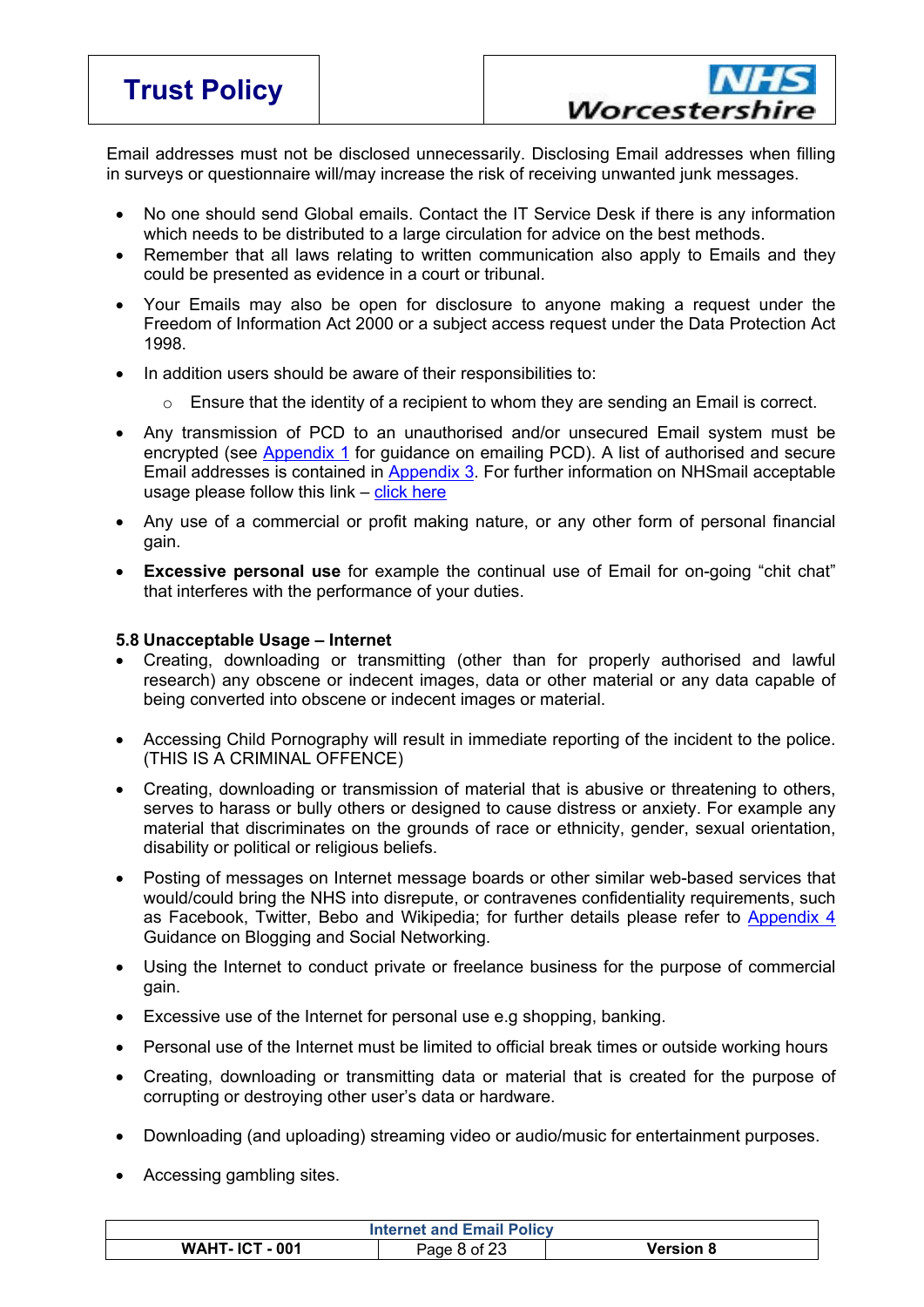| 1/<br>$\#$<br>$\sqrt{2}$                                                                                                                                                                                                                                  | $\mathbf H$<br>$\#$<br>$\mathbf H$<br>$\pmb{\mathsf{H}}$                                                                                                                                                                                                                                           | $\pmb{\mathsf{H}}$<br>$\#$<br>$\mathbf{H} \cdot \mathbf{H}$<br>$\mathbf H$<br>$\#$                                       | $\#$<br>$/$ "<br>$\mathbf H$<br>8                                                                                                                                                 |
|-----------------------------------------------------------------------------------------------------------------------------------------------------------------------------------------------------------------------------------------------------------|----------------------------------------------------------------------------------------------------------------------------------------------------------------------------------------------------------------------------------------------------------------------------------------------------|--------------------------------------------------------------------------------------------------------------------------|-----------------------------------------------------------------------------------------------------------------------------------------------------------------------------------|
| $\mathbf{H}$<br>$\#$                                                                                                                                                                                                                                      | &<br>$"08$                                                                                                                                                                                                                                                                                         | н.                                                                                                                       | #<br>" #                                                                                                                                                                          |
| 5<br>$\mathbf H$<br>$\pmb{\mathsf{H}}$<br>$\pmb{\mathsf{H}}$<br>$/$ " 1"<br>#<br>$\#$<br>#<br>5 <sub>5</sub><br>D V<br>$" " " " #$<br>9<br>$\mathbf{H}$<br>$\mathbf{H}$<br>$\mathbf{H}$<br>$\mathbb{L}^n$<br>$\pmb{\mathsf{H}}$<br>$\#$<br>$\overline{1}$ | $\mathfrak{S}$<br>#<br>1<br>$\#$<br>П<br>$\pmb{\mathsf{H}}$<br>$\blacksquare$<br>$\#$<br># $"$<br>$\,8\,$<br>W<br>$\sqrt{2}$<br>$\blacksquare$<br>" $\#$ "<br>$\#$<br>$\#$<br>$\prime$<br>$\#/$<br>$\mathbf 0$<br>$\mathbf{H}$<br>$\mathbf H$<br>$\sqrt{ }$<br>$\blacksquare$<br>#<br>$\,8\,$<br># | ''1<br>0 <sub>1</sub><br>8<br>8<br>$\mathbf H$<br>9/#<br>$\#$<br>$:$ "; 1<br>$\mathbf{u}$<br>$\mathbf H$<br>$\mathbf{H}$ | П<br>$\#$<br>/ " / $\#$<br>$\#$<br>C <sub>6</sub><br>$\mathbf{H}$<br>$\pmb{\mathsf{H}}$<br>"<br>$\pmb{0}$<br>$\mathbf{H} \in \mathbf{H}$<br>П.<br>8<br>$\pmb{\mathsf{H}}$<br>$\#$ |
| $\pmb{\mathsf{H}}$<br>1<br>$\mathbf{0}$ . $\mathbf{0}$<br>$\blacksquare$<br>, $8$<br>5(                                                                                                                                                                   | $"$ #<br>$\mathbf{H}$<br>"H<br>$\pmb{\mathsf{H}}$<br>8                                                                                                                                                                                                                                             | $\pmb{\mathsf{H}}$<br>#<br>$\gamma$                                                                                      | "H<br>$\pmb{\mathsf{H}}$<br>$\pmb{\mathsf{H}}$                                                                                                                                    |
| $\begin{smallmatrix}0~,~3\\~\# \end{smallmatrix}$<br>Ţ<br>$\overline{7}$<br>$\mathbf{m}$<br>#<br>$\mathbf{H}$<br>$\frac{1}{2}$<br>8#<br>п<br>#<br>$\pmb{\mathsf{H}}$<br>$\mathbf{H}$<br>$\#$<br>н.<br>$\mathbf{u}$                                        | \$ %8<br>$\mathbf{u}=\mathbf{u}$<br>$\mathbf H$<br>: % $\pmb{8}$<br>88<br>П.<br>#/<br>$\#$                                                                                                                                                                                                         | $\mathbf{u}=\mathbf{u}$<br>$\#$<br>$\mathbf{H}$<br>$\#$<br>$/$ #<br>$\mathbf{f}$<br>"#                                   | $\mathbf H$<br>#<br>$\#$<br># %<br>"" $\#$ \$ % &<br>$\#$<br>$\,8\,$                                                                                                              |

| 0,<br>!# | $\mathbf{H}$ |    | $\mathbf{H}$ |   |                               |   |                         | $\mathbf{u}$ and $\mathbf{u}$ | 1# |        | #            |                        | $\mathbf{H}$                      |                | $\pmb{\mathsf{H}}$    |              |
|----------|--------------|----|--------------|---|-------------------------------|---|-------------------------|-------------------------------|----|--------|--------------|------------------------|-----------------------------------|----------------|-----------------------|--------------|
|          |              |    |              |   | $\mathbf{H}$ and $\mathbf{H}$ |   |                         | #                             |    |        |              |                        | " " " #                           |                | # 5                   | $\mathbf{u}$ |
| $\star$  |              |    |              | 8 | " " #                         |   | 0                       |                               |    | $\#$ " |              | $\mathbf{H}_{\rm{in}}$ | $\mathbf{H} \cdot \mathbf{H}$     |                | #                     | #            |
|          |              | п. |              |   |                               | # |                         | $# \quad 3$                   |    |        |              |                        | $\#$ $\#$ $\#$ $\texttt{""}$ $\#$ |                | $^{\prime\prime}$ / # |              |
|          |              |    |              |   |                               |   | $\mathbf{H}=\mathbf{H}$ |                               | #  |        |              |                        |                                   | $: 88$ # $*2J$ |                       | ;8           |
|          | " $/$ #      |    | #            |   |                               |   |                         | $\mathbf{H}$                  |    |        | " $\#$ " / 8 |                        |                                   |                |                       |              |

|       | $0,$ # $8,$ # $8,$ & |  |  |                                                                                                                                                                 |                   |         |  |  |
|-------|----------------------|--|--|-----------------------------------------------------------------------------------------------------------------------------------------------------------------|-------------------|---------|--|--|
|       |                      |  |  | $\begin{pmatrix} 1 & 1 & 1 & 1 \\ 1 & 1 & 1 & 1 \\ 1 & 1 & 1 & 1 \end{pmatrix}$ $\begin{pmatrix} 1 & 1 & 1 & 1 \\ 1 & 1 & 1 & 1 \\ 1 & 1 & 1 & 1 \end{pmatrix}$ |                   | " 8 # " |  |  |
|       |                      |  |  |                                                                                                                                                                 | " " / # / ( 0 / # |         |  |  |
| " " # |                      |  |  |                                                                                                                                                                 | " " א             |         |  |  |

| $0,  \leq$ |  |                                                                                                                                                                                                                                                                                                                                                                                                                                                                                                         |    |  |
|------------|--|---------------------------------------------------------------------------------------------------------------------------------------------------------------------------------------------------------------------------------------------------------------------------------------------------------------------------------------------------------------------------------------------------------------------------------------------------------------------------------------------------------|----|--|
|            |  | where $\begin{array}{ccc} \hline \text{ } & \text{ } & \text{ } & \text{ } \end{array}$ $\begin{array}{ccc} & \text{ } & \text{ } & \text{ } & \text{ } & \text{ } \text{ } & \text{ } \text{ } & \text{ } \text{ } & \text{ } \text{ } & \text{ } \text{ } & \text{ } \text{ } \text{ } & \text{ } \text{ } & \text{ } \text{ } & \text{ } \text{ } & \text{ } \text{ } \text{ } & \text{ } \text{ } & \text{ } \text{ } & \text{ } \text{ } & \text{ } \text{ } & \text{ } \text{ } & \text{ } \text$ |    |  |
|            |  | "" "1 " # / " 0 / 8 0                                                                                                                                                                                                                                                                                                                                                                                                                                                                                   |    |  |
|            |  | $/$ # $/$ $/$ 1 $''$ 0 $/$ / $#$                                                                                                                                                                                                                                                                                                                                                                                                                                                                        | 88 |  |
|            |  | $\begin{array}{ccccccccccccc} & & 9 & & & & \end{array}$ ) and $\begin{array}{ccccccccccccc} & & & 9 & & & \end{array}$                                                                                                                                                                                                                                                                                                                                                                                 |    |  |
|            |  |                                                                                                                                                                                                                                                                                                                                                                                                                                                                                                         |    |  |

| $0, +$ |                                                |  |  |   |                                                                 |  |     |  |                                                                                                                                                                                                                                                                                                                                                                                      |  |  |   |
|--------|------------------------------------------------|--|--|---|-----------------------------------------------------------------|--|-----|--|--------------------------------------------------------------------------------------------------------------------------------------------------------------------------------------------------------------------------------------------------------------------------------------------------------------------------------------------------------------------------------------|--|--|---|
|        |                                                |  |  |   |                                                                 |  | . . |  | $\overline{a}$ $\overline{a}$ $\overline{a}$ $\overline{a}$ $\overline{a}$ $\overline{a}$ $\overline{a}$ $\overline{a}$ $\overline{a}$ $\overline{a}$ $\overline{a}$ $\overline{a}$ $\overline{a}$ $\overline{a}$ $\overline{a}$ $\overline{a}$ $\overline{a}$ $\overline{a}$ $\overline{a}$ $\overline{a}$ $\overline{a}$ $\overline{a}$ $\overline{a}$ $\overline{a}$ $\overline{$ |  |  |   |
|        |                                                |  |  |   |                                                                 |  |     |  | $\cdots$ $\cdots$ $\cdots$ $\cdots$ $\cdots$                                                                                                                                                                                                                                                                                                                                         |  |  |   |
|        | $\mathbf{u}$ and $\mathbf{u}$ and $\mathbf{u}$ |  |  |   | $\mathbf{H} \cdot \mathbf{H}$ and $\mathbf{H} \cdot \mathbf{H}$ |  | #   |  | # 8 ""# # "                                                                                                                                                                                                                                                                                                                                                                          |  |  | # |
|        | and the control of the control of              |  |  | # |                                                                 |  |     |  |                                                                                                                                                                                                                                                                                                                                                                                      |  |  |   |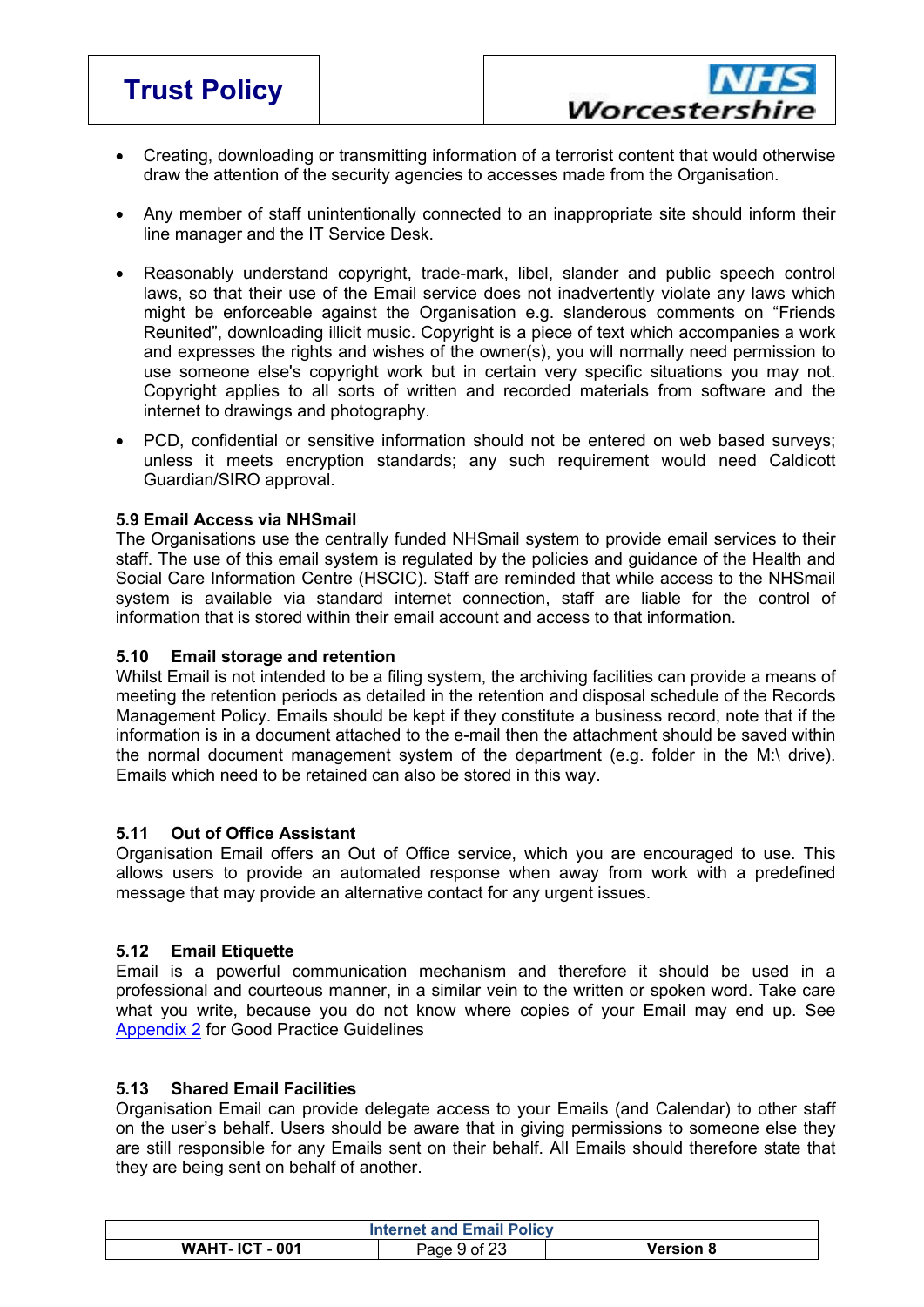

 $\frac{11}{11}$  # 8# /  $\frac{11}{11}$  9 /# #  $#$  $#$  $\mathbf{E}^{(1)}$  and  $\mathbf{E}^{(2)}$  .  $\mathbf{u} = \mathbf{u} \times \mathbf{u}$  .  $\overline{3}$ 















 $2, =$  \$

 $\frac{\#}{\#}$  "/# # K!# #1 !# 1 !# % / B #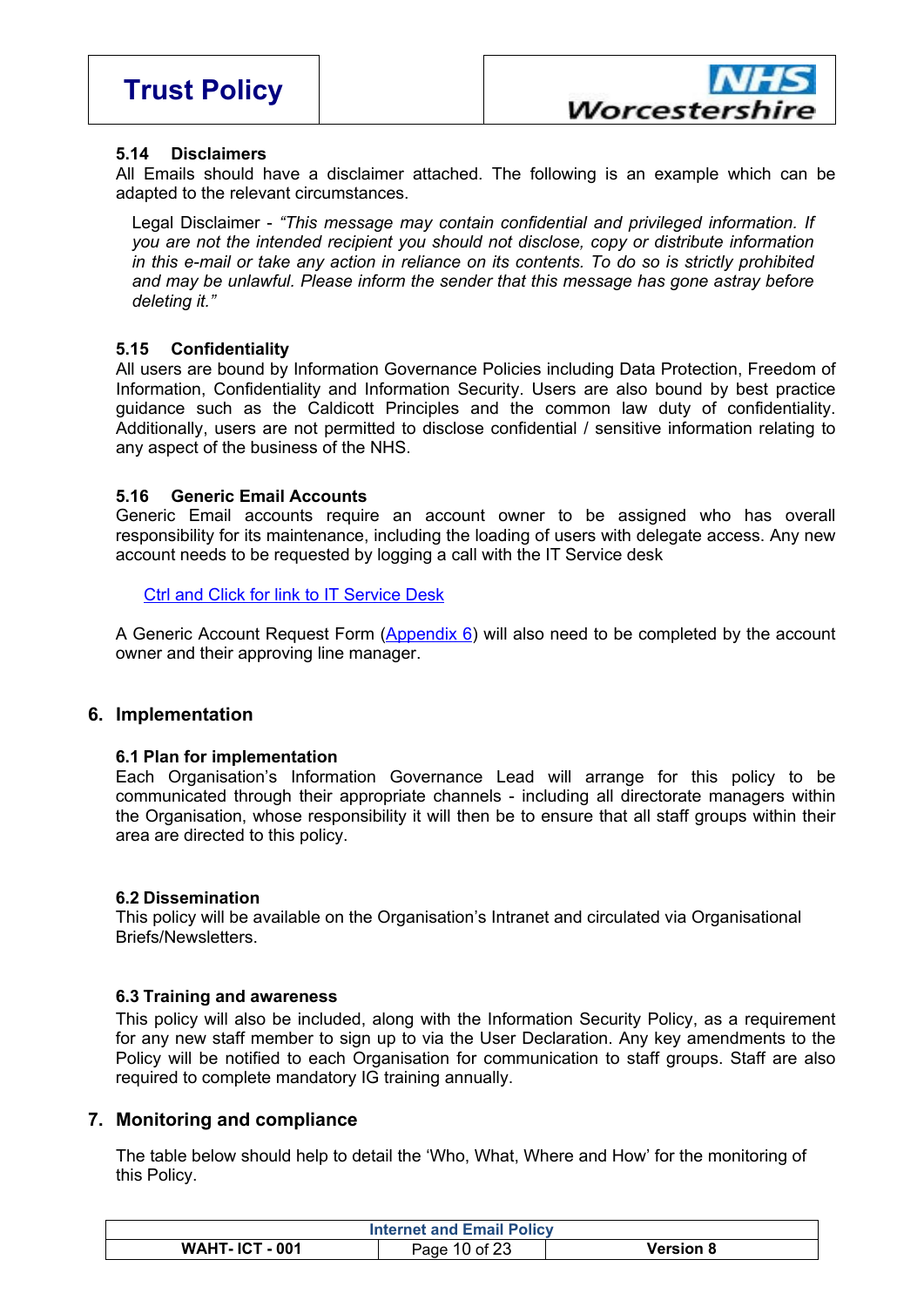### **Trust Policy**



| Page/<br>Section of<br>Key<br>Document | Key control                                                             | Checks to be carried out to<br>confirm compliance with the<br>Policy                                                                                                                | How often the<br>check will be<br>carried out           | Responsible<br>for carrying out<br>the check | Results of check reported<br>to:<br>(Responsible for also<br>ensuring actions are<br>developed to address any<br>areas of non-compliance)     | Frequency of reporting                                                                                                                                                                                                                                                                   |
|----------------------------------------|-------------------------------------------------------------------------|-------------------------------------------------------------------------------------------------------------------------------------------------------------------------------------|---------------------------------------------------------|----------------------------------------------|-----------------------------------------------------------------------------------------------------------------------------------------------|------------------------------------------------------------------------------------------------------------------------------------------------------------------------------------------------------------------------------------------------------------------------------------------|
|                                        | <b>WHAT?</b>                                                            | HOW?                                                                                                                                                                                | <b>WHEN?</b>                                            | WHO?                                         | <b>WHERE?</b>                                                                                                                                 | <b>WHEN?</b>                                                                                                                                                                                                                                                                             |
| Page 4                                 | Breaches in policy and<br>incidents will be identified<br>and reported. | Initially logged as a call via the<br>Service Desk for evaluation and,<br>where appropriate, an Incident being<br>raised and investigated as per each<br>Organisation's guidelines. | Whenever a<br>breach in Policy or<br>an incident occurs | Investigating<br>officer                     | Reported in line with Organisation<br>Policy through IG leads and IGSG;<br>where appropriate being escalated<br>in line with SIRI guidelines. | Low level breaches and Incidents<br>will be reviewed at Organisation's<br>IGSG 4 times a year.<br>Serious incidents will also follow this<br>process and are additionally<br>included in the individual<br>Organisation's SIC and annual<br>report, in line with HSCIC SIRI<br>guidance. |

| <b>Internet and Email Policy</b> |                               |           |  |  |  |  |  |
|----------------------------------|-------------------------------|-----------|--|--|--|--|--|
| .10T<br>$-001$<br>WAHT           | $\cdot$ of 22 $\cdot$<br>Page | Version 8 |  |  |  |  |  |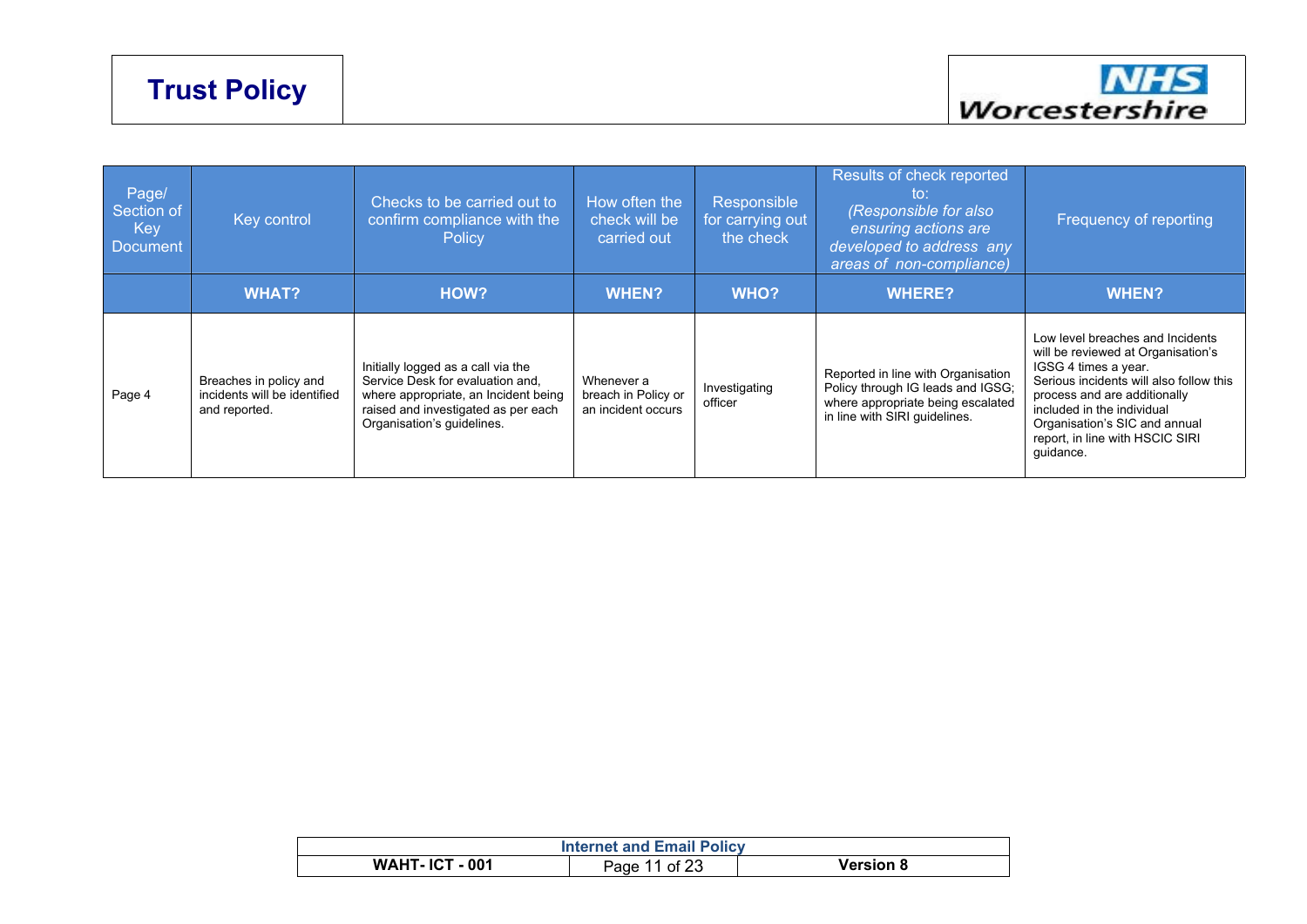#### **8. Policy Review**

This policy will be reviewed every 2 years, or earlier if appropriate, to take into account any changes to legislation that may occur, and/or guidance from the Department of Health, the NHS Chief Executive and/or the Information Commissioners Office.

#### **9. References**

| <b>References</b>                                                                                                  | Year      |
|--------------------------------------------------------------------------------------------------------------------|-----------|
| <b>Access to Health Records Act</b>                                                                                | 1990      |
| <b>Caldicott Principles</b>                                                                                        |           |
| <b>Care Quality Commission</b>                                                                                     | 2009      |
| Common Law Duty of Confidentiality                                                                                 |           |
| <b>Computer Misuse Act</b>                                                                                         | 1990      |
| Confidentiality: NHS Code of Practice                                                                              | 2003      |
| Copyright, Designs and Patents Act                                                                                 | 1988      |
| <b>Criminal Justice and Public Order Act</b>                                                                       | 1994      |
| Data Protection Act/ Processing of Sensitive Personal Data Order                                                   | 1998/2000 |
| <b>Electronic Communications Act</b>                                                                               | 2000      |
| Freedom of Information Act                                                                                         | 2000      |
| Health and Safety at Work Act                                                                                      | 1974      |
| <b>Health and Social Care Act</b>                                                                                  | 2012      |
| <b>HSCIC Information Governance Toolkit</b>                                                                        |           |
| Human Rights Act                                                                                                   | 1998      |
| Information Security Management: NHS Code of Practice - DH                                                         | 2007      |
| Interception Of Communications Act                                                                                 | 1985      |
| ISO/IEC 27001 Information Security Management Standard                                                             | 2005      |
| Records Management: NHS Code of Practice                                                                           | 2006      |
| Reporting, Managing and Investigating Information Governance and Cyber<br><b>Security Serious Incidents (SIRI)</b> | 2013      |
| <b>Regulation of Investigatory Powers</b>                                                                          | 2000      |
| <b>Trade Mark Act</b>                                                                                              | 1994      |

| <b>Internet and Email Policy</b> |                 |           |  |  |  |  |  |
|----------------------------------|-----------------|-----------|--|--|--|--|--|
| <b>WAHT-ICT-001</b>              | of $23$<br>Page | Version 8 |  |  |  |  |  |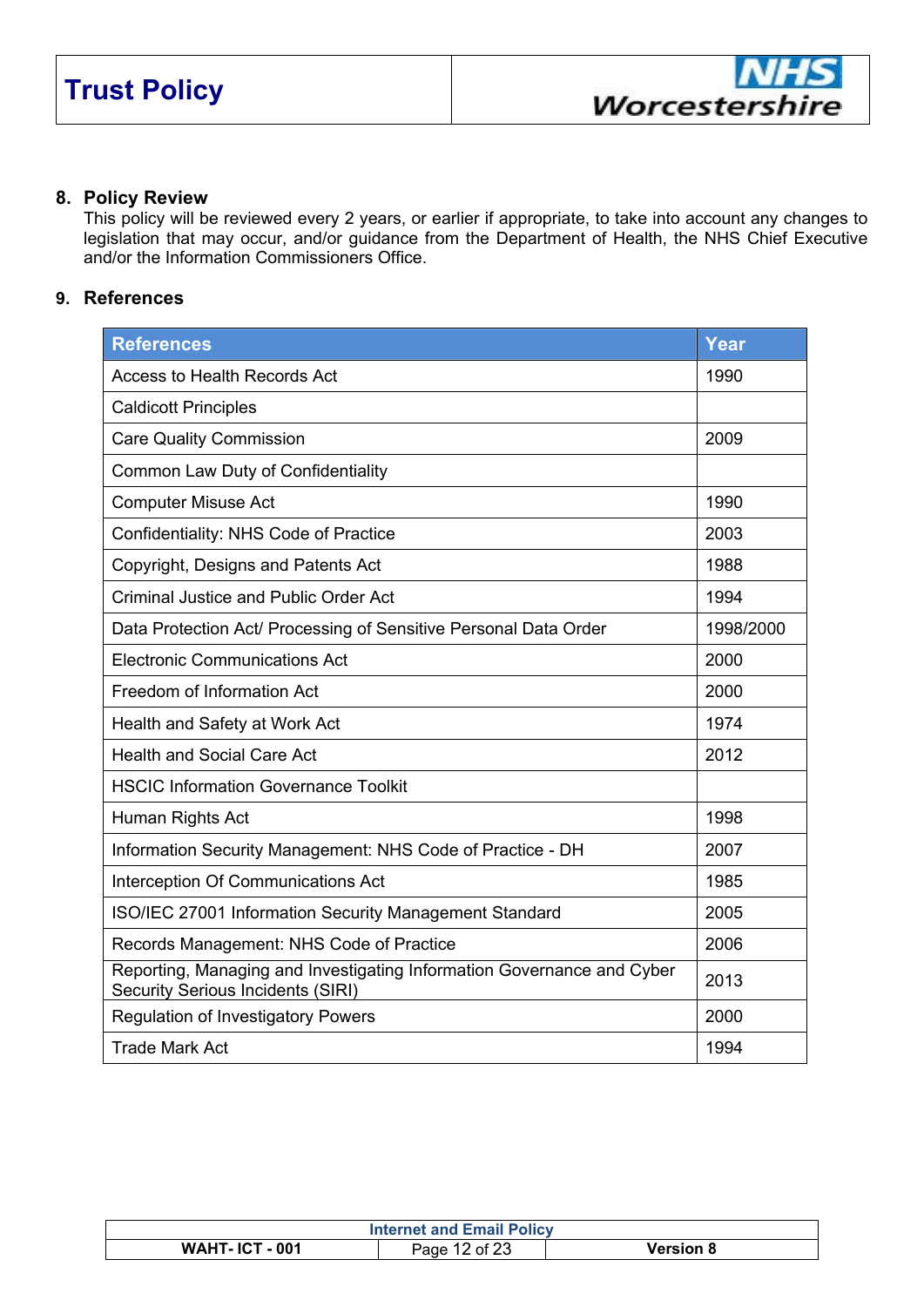### **Trust Policy**



#### **10.Background**

#### **10.1 Equality requirements**

None - equality assessment Supporting Document 1

#### **10.2 Financial risk assessment**

None - financial risk assessment Supporting Document 2

#### **10.3 Consultation**

The following stakeholders have been consulted during the production of this policy:

- Worcestershire Acute ICT Service Delivery Manager
- Information Governance Groups at Organisation and County Level
- Computacenter Information Security Lead

#### **Contribution List**

This key document has been circulated to the following individuals for consultation;

| <b>Designation</b>                                                     |
|------------------------------------------------------------------------|
| Worcestershire Acute ICT Service Delivery Manager                      |
| Information Governance Groups at Organisation and County Level         |
| <b>Computacenter Information Security Lead</b>                         |
| Worcestershire Acute Director of Asset Management and ICT              |
| Worcestershire Acute Chief Medical Officer/Deputy - Caldicott Guardian |

This key document has been circulated to the chair(s) of the following committee's for comments;

#### **Committee**

Information Governance Steering Group

Trust Management Committee/Relevant Organisational Committee

#### **10.4 Approval Process**

This Policy will be approved by the relevant Committee bi-annually.

#### **10.5 Version Control**

This section should contain a list of key amendments made to this document each time it is reviewed.

| <b>Date</b> | <b>Amendment</b>                                                                                                                                                                                                                                                                                 | <b>By</b>                                                                       |  |  |  |
|-------------|--------------------------------------------------------------------------------------------------------------------------------------------------------------------------------------------------------------------------------------------------------------------------------------------------|---------------------------------------------------------------------------------|--|--|--|
| Jun 2010    | Miscellaneous, Secure Email diagram update & Blogging and<br>Social Networking appendix                                                                                                                                                                                                          |                                                                                 |  |  |  |
| Oct 2011    | Update secure Email diagram                                                                                                                                                                                                                                                                      | R King                                                                          |  |  |  |
| Oct 2011    | Update section about Email usage                                                                                                                                                                                                                                                                 | R King                                                                          |  |  |  |
| Jul 2012    | Patients emailing services Appendix & change to Accountable<br>Director, format & monitoring table                                                                                                                                                                                               | R King                                                                          |  |  |  |
| Aug 2013    | Format update, including monitoring table, and change the term<br>Trust to Organisation                                                                                                                                                                                                          | R King                                                                          |  |  |  |
| Jun 2015    | Amendments include:<br>Update into new policy format<br>Updates around the changes for WHICTS to Computacenter<br>Updates for Worcestershire Local Health to Worcestershire NHS<br>Inclusion of details on NHSmail and secure transfer of information<br>Inclusion of Generic Email Request From | <b>IT Service Delivery</b><br>Manager, IG leads<br>Countywide,<br>Computacenter |  |  |  |

#### **=========================== End of Main Document ===========================**

| <b>Internet and Email Policy</b> |               |                  |  |  |
|----------------------------------|---------------|------------------|--|--|
| <b>WAHT-ICT-001</b>              | Page 13 of 23 | <b>Version 8</b> |  |  |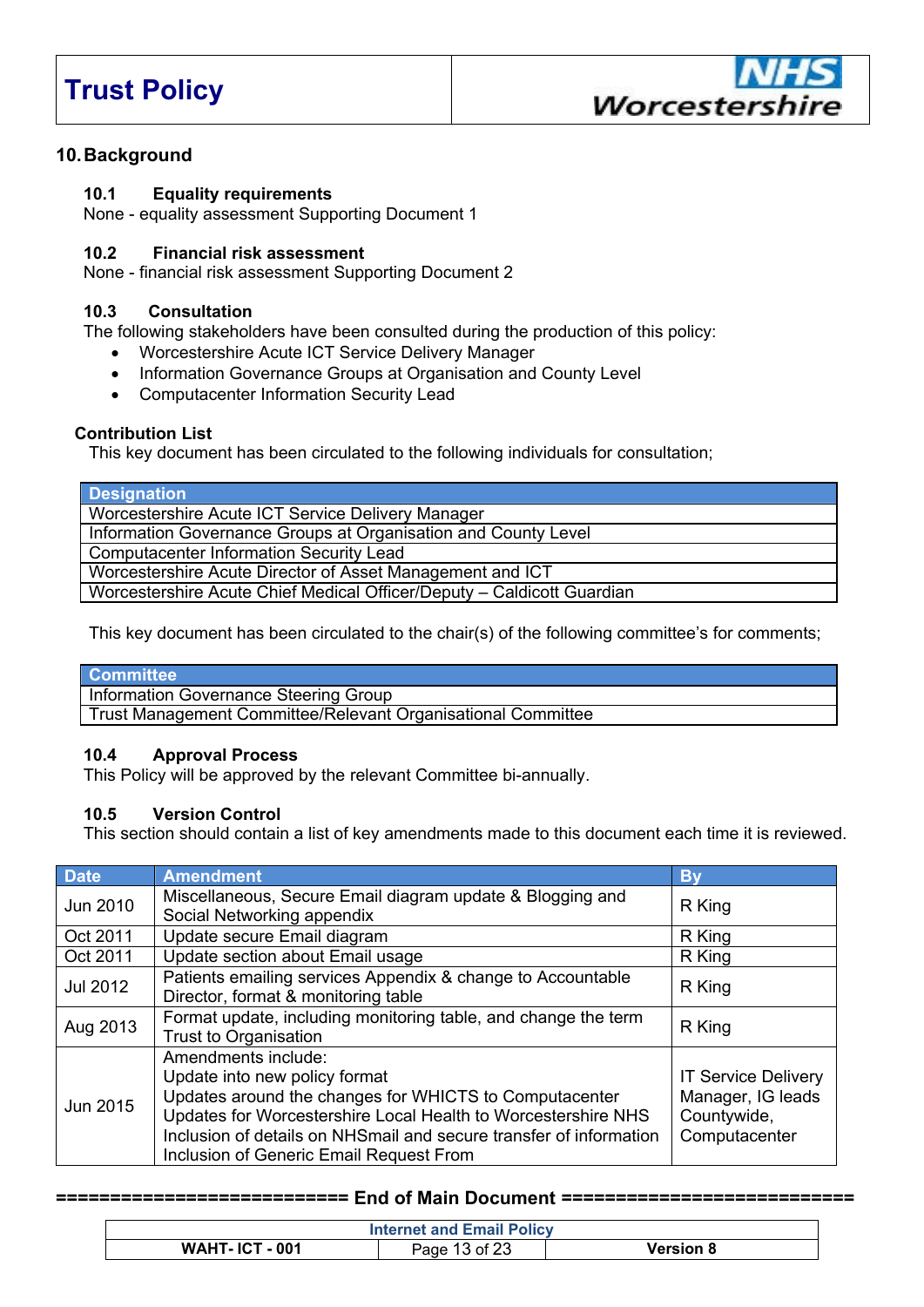<span id="page-13-0"></span>

|        | H,<br>8<br>M 8<br>8<br>$\overline{0}$        |
|--------|----------------------------------------------|
|        | Ш<br>M 8<br>8<br>8<br>$\overline{0}$         |
|        | M <sub>8</sub><br>"98<br>8<br>$\overline{0}$ |
|        | \$<br>$\#$<br>N<br>8'<br>8<br>- 0            |
|        | $\mathbf{H}$<br>8                            |
| ш<br>4 | 8<br>M <sub>8</sub><br>8<br>$\overline{0}$   |
|        | M 8"<br>8<br>$\overline{0}$<br>8             |
|        | M 8<br>7 " 8                                 |
| ٠      | M 8<br>"98<br>8<br>$\overline{\mathbf{0}}$   |
|        | M 8<br>8<br>$\mathbf 0$                      |

### $\begin{array}{ccc} \text{...} & \text{...} & \text{...} \\ \text{...} & \text{...} & \text{...} \\ \text{...} & \text{...} & \text{...} \\ \text{...} & \text{...} & \text{...} \\ \text{...} & \text{...} & \text{...} \\ \text{...} & \text{...} & \text{...} \\ \text{...} & \text{...} & \text{...} \\ \text{...} & \text{...} & \text{...} \\ \text{...} & \text{...} & \text{...} \\ \text{...} & \text{...} & \text{...} \\ \text{...} & \text{...} & \text{...} \\ \text{...} & \text{...} & \text{$

|                |  |  |  | " 9 / # M : / ; " " " 8 8 K N 8 " 8 8 OB |  |  |  |  |  |  |        |  |  |
|----------------|--|--|--|------------------------------------------|--|--|--|--|--|--|--------|--|--|
| $3 / 1$ \$ % & |  |  |  |                                          |  |  |  |  |  |  |        |  |  |
|                |  |  |  |                                          |  |  |  |  |  |  | " " 8) |  |  |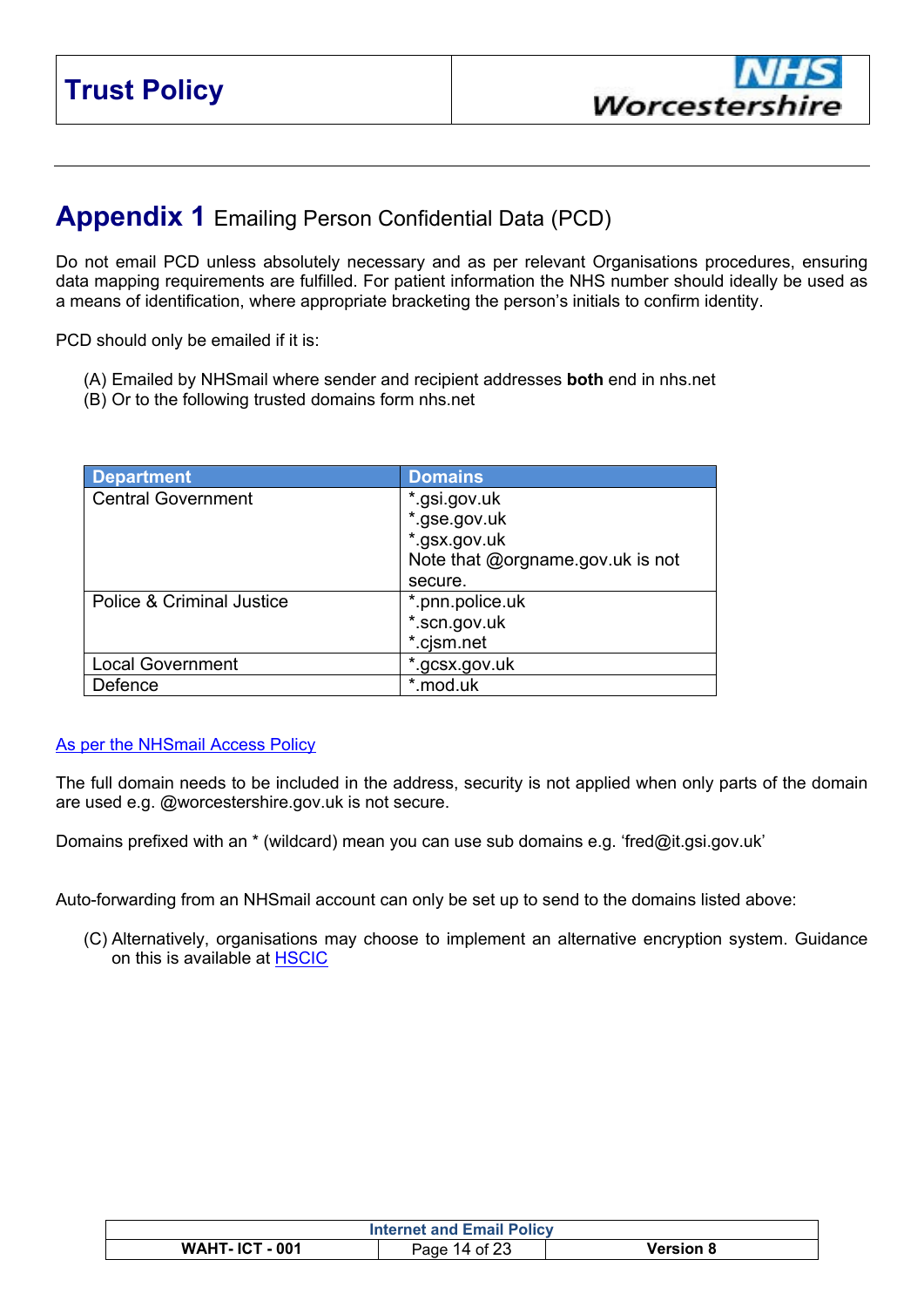$-$  " )  $\frac{1}{2}$  $\lambda$ 

<span id="page-14-0"></span> $\overline{6}$  $\frac{1}{2}$  $\mathbf{L}$  $\gamma$  $/\,\underset{_{\mathrm{H}}}{\#}$  ,  $!# 8$  $\#$  $\mathbf{1}$  $#$ "  $/$  #  $#$  $/$ #  $\blacksquare$  1 D 8  $/$  # "  $C<sub>5</sub>$  $#$  $O$ <sub>"</sub>  $\begin{array}{ccc} \cdots & \cdots & / & \begin{array}{c} \pi \\ \end{array} \end{array}$  $\mathbf{u}^{\dagger}$ "  $#$ G  $#$ " O  $3/$  $\mathbf{u}^{\pm}$  $\mathbf{u}$  $\mathbf{u}$  $\,$ u 3  $\overline{(\ }$  $#$  $#$  $\mathbf{u}$  $\mathbf{u}$  .  $#$ " #  $#$  $\overline{9}$  $\mathbf{u}$  $\mathbf{H}$  $\cdot$ #  $1.$  $1$  $H$ "#  $\mathbf{u}$  $\overline{91}$ " 1  $/$  #  $#$  $\boldsymbol{9}$  $\#$ " 8  $\mathbf{u}$  $......$  8  $\mathbf{u}$  $\mathbf{u}$ )  $/$  #  $#$  $\overline{0}$  $#$  $#$  $\begin{array}{cc} & \cdot & \\ \# & \mathbf{OS} & \mathbf{\$} \end{array}$  $\bar{\mathbf{u}}$  $\#$  8  $\#$  $+$  $\#$  $\overline{0}$  $\overline{\phantom{a}}$  $^{\#}$  $\mathbf{u}$  $\mathbf{u}$  $/$  # " #  $\#$  $\div$  /  $\#$  $\#$  "  $#$  $#$ ;  $\#$  $\#$  $\mathbf{u}$  $\mathbf{u}$  $5<sup>2</sup>$  $\hat{\mathbf{u}}$  $\frac{1}{n}$  $5 \t?$  $\mathbf{u}$  . " 1  $\overline{?}$  $\mathbf{u}$ " #  $\overline{0}$  $\mathbf{u}$  $\prec$  $\frac{8}{1}$  $\sqrt{ }$  $#$  $1($  $\overline{7}$  $\mathbf{0} \mid \mathbf{0}$  $#$ / "# "/  $\#$ " 8  $\overline{1}$  $#$ 

 $\bar{\mathbf{u}}$ 

 $#$  $\mathbf{r}$  $\bar{\mathbf{u}}$  $\sqrt{ }$ 8 8  $\overline{1}$ 8  $\overline{1}$  $#$  $\frac{1}{2}$  $\#$ "C 8 &  $" 8$  $\mathbf{u}$  $\mathbf{u}$  $#D1$  $\sim 0$  $?$  "  $\blacksquare$  $\bf 8$ # H  $#$  $\frac{\#}{\pi}$  $\#$  $\overline{P}$  $#$ 

 $\begin{array}{c} 5 \\ # / # \end{array}$  $*$   $*$   $\circ$  $\gamma$  ,  $\gamma$  ,  $\gamma$  $\mathbf{u}$  $\mathbf{u}$  $\mathbf{1}$  $\mathbf{u}$ 9# "  $\boldsymbol{9}$  $\bar{\mathbf{u}}$  $\begin{array}{c} 8 \\ \text{m} \\ \text{m} \end{array}$  $\mathsf{F}^{\scriptscriptstyle\top}$  $#$  $\overline{1}$  $\overline{\mathbf{u}}$  $1"$  $\boldsymbol{9}$  $\mathbf{u}$  $\&$  $\overline{8}$ " በ "

 $\mathbf{u}^{\top}$  $\mathbf{u}$  $\overline{?}$  $5<sup>1</sup>$  $#$  $#$  $\overline{?}$ 8#  $\mathbf{u}$  $#$  $\sqrt{ }$  $"#$  $#$  $\overline{1}$  $\overline{8}$  $#$ 

 $\mathcal I$  ,  $1 - 1$  .  $\sf B$ 

 $\begin{array}{c} \# \\ \mathsf{O} \end{array}$  $#$  $\mathbf{u}$  $8$  $\mathbf{u}$  $\overline{8}$  $#$  $\sqrt{ }$  $#$  $\mathbf{u}$  $\ddot{\phantom{a}}$  $" "$  $\mathbf{u}$  $#$  $B$ " &  $#$ 

&<br>&  $\#$  $#$ 

 $\overline{0}$  $\bar{\mathbf{u}}$  $B$ "  $\mathbf{1}$ ?

 $888$ ı,  $\overline{7}$  $\prime$  "  $#$  $\#$ 8  $#$  $\mathbf{1}$  $\#$  $#$  $#$  $#$  $\&$ G 9 9  $#$  $#$ # " 0 "  $#$ #1 # " 0

 $\omega$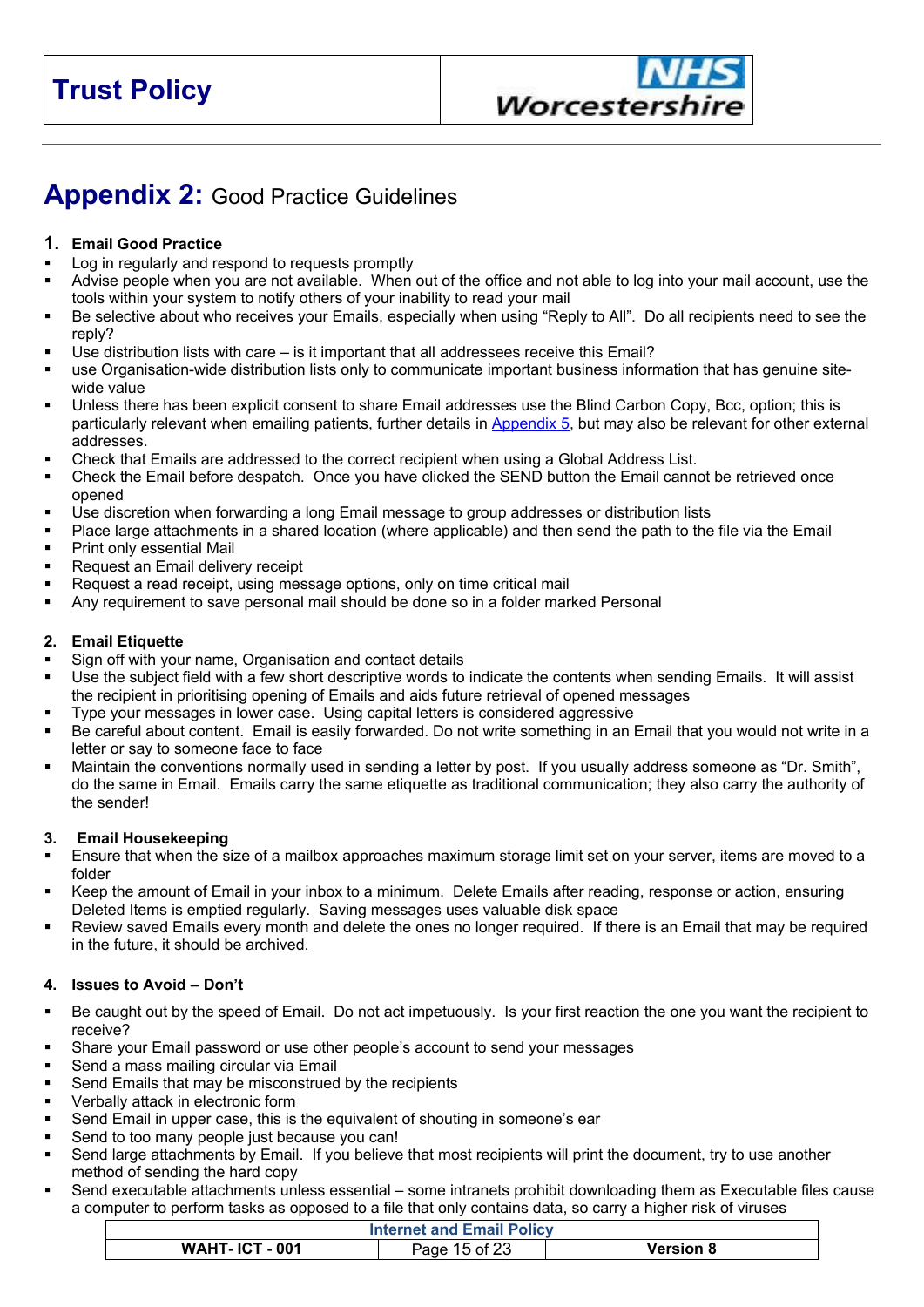

### <span id="page-15-0"></span>**Appendix 3a:** Secure Email Diagram Prior to NHS Mail Migration



| <b>Internet and Email Policy</b> |                  |                      |  |  |  |  |
|----------------------------------|------------------|----------------------|--|--|--|--|
| <b>WAHT-ICT-001</b>              | 16 of 23<br>Page | Version <b>&amp;</b> |  |  |  |  |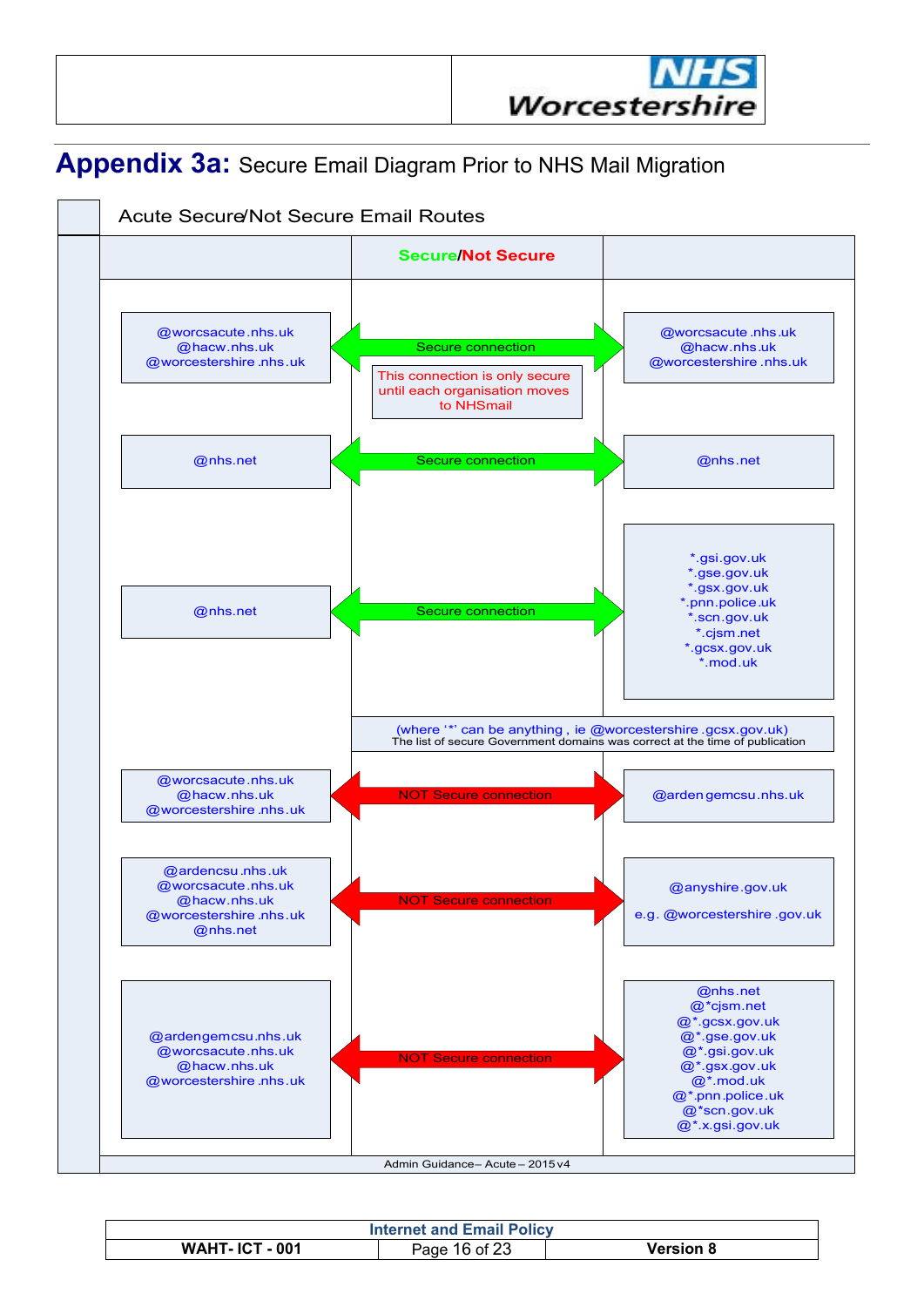### <span id="page-16-0"></span>**Appendix 3b:** Secure Email Diagram Post NHS Mail Migration



| <b>Internet and Email Policy</b> |                 |           |  |  |  |  |
|----------------------------------|-----------------|-----------|--|--|--|--|
| <b>WAHT- ICT - 001</b>           | of $23$<br>Page | Version 8 |  |  |  |  |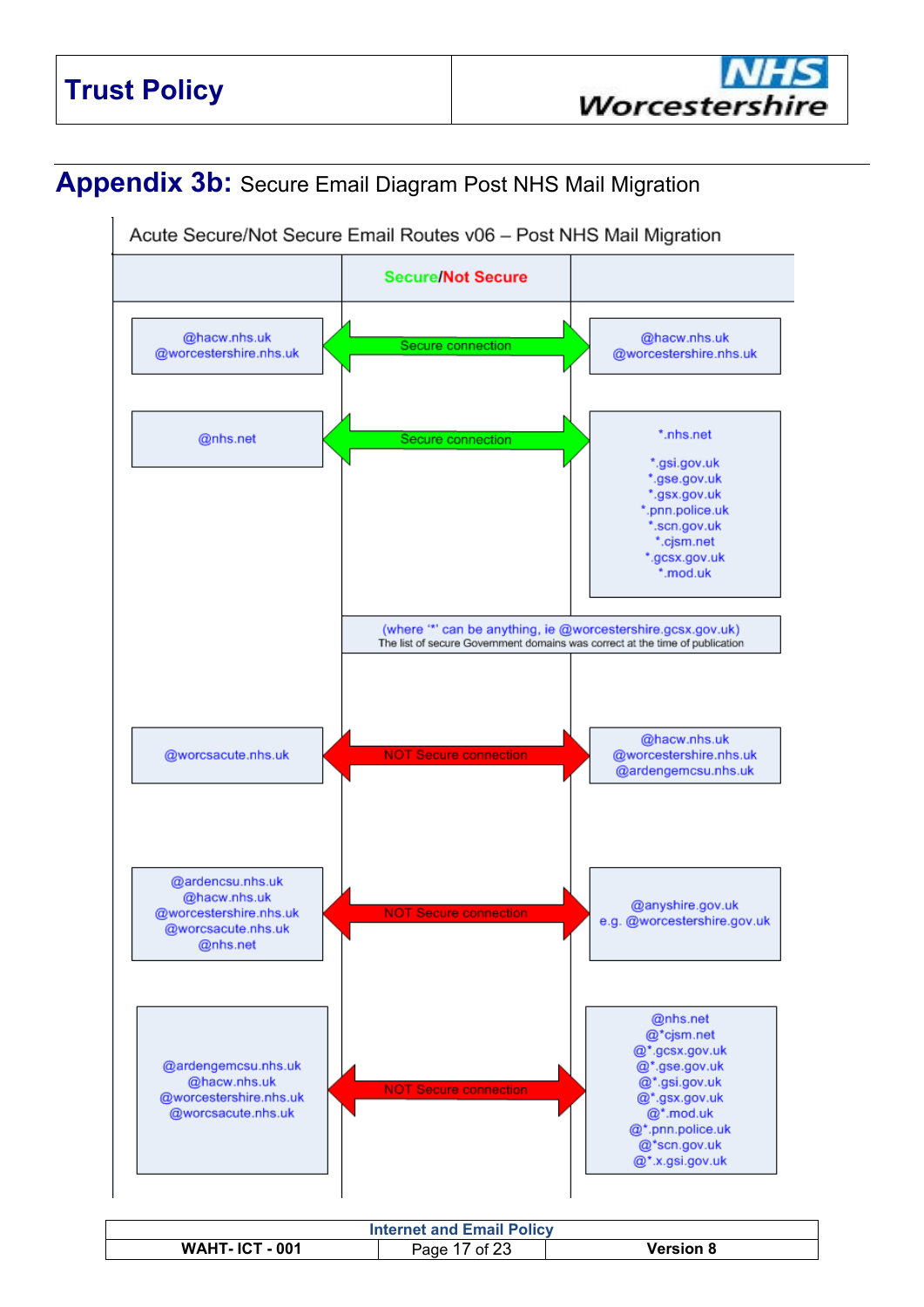### **Appendix 4:**

Department of Health Blogging and Social Network Guidance document from December 2009

#### **Introduction**

This Information Governance (IG) guidance provides NHS Organisations with a general awareness of the associated risks of blogging and social networking that may potentially affect the effectiveness of local services.

#### **Terms used:**

**Blogging** is using a public website to write an on-line diary (known as a blog) sharing thoughts and opinions on various subjects. The word blog is derived from the phrase weB LOG. Examples of blogging websites include Twitter.com and Blogging.com.

**Social networking** is the use of interactive web based sites that mimic some of the interactions that occur between people in life. Examples include Facebook.com and Linkedin.com.

#### **Why are Blogging and Social networking an Information Governance issue?**

The use of blogging and social networking websites by an NHS Organisation's employees can expose that Organisation to information risks, even where these sites are not accessed directly from work. Whilst there is nothing new about the information risks, what has changed is the availability of high capacity broadband, the popularity of Web2.0 sites and the rapid growth of internet enabled devices such as mobile phones, blackberries etc. This has resulted in significant awareness and uptake of these websites from home, from work and when mobile

#### **What are the potential dangers to the Organisation of using blogging and social networking?**

A range of potential threats exist that Organisations should be aware of:

- Unauthorised disclosure of business information and potential confidentiality breach
- Blogging and social networking sites provide an easy means for information to leak from an Organisation, either maliciously or otherwise. Once loaded to a site, Organisational information enters the public domain and may be processed and stored anywhere globally. In short, Organisational control is lost and reputational damage can occur.
- Malicious attack associated with identity theft
- People often place a large amount of personal information on social networking sites, including details about their nationality, ethnic origin, religion, addresses, date of birth, telephone contact numbers and interests. This information may be of use to criminals who are seeking to steal identities or who may use the information for social engineering purposes.
- Legal liabilities from defamatory postings by employees
- When a user registers with a site they typically have to indicate their acceptance of the site's terms and conditions. These can be several pages long and contain difficult to read legal language. Such terms and conditions may give the site 'ownership' and 'third party disclosure' rights over content placed on the site, and could create possible liabilities for Organisations that allow their employees to use them. For example, where a user is registering on a site from a PC within the Organisation, it may be assumed that the user is acting on behalf of the Organisation and any libellous or derogatory comments may result in legal action. In addition, information being hosted by the website may be subject to other legal jurisdiction overseas and may be very difficult to correct or remove.
- Reputational damage
- Ill-considered or unjustified comments left on sites may adversely affect public opinion toward an individual or Organisation. This can lead to a change in social or business status with a danger of consequential impacts.

| <b>Internet and Email Policy</b> |               |           |  |  |  |
|----------------------------------|---------------|-----------|--|--|--|
| <b>WAHT-ICT-001</b>              | Page 18 of 23 | Version 8 |  |  |  |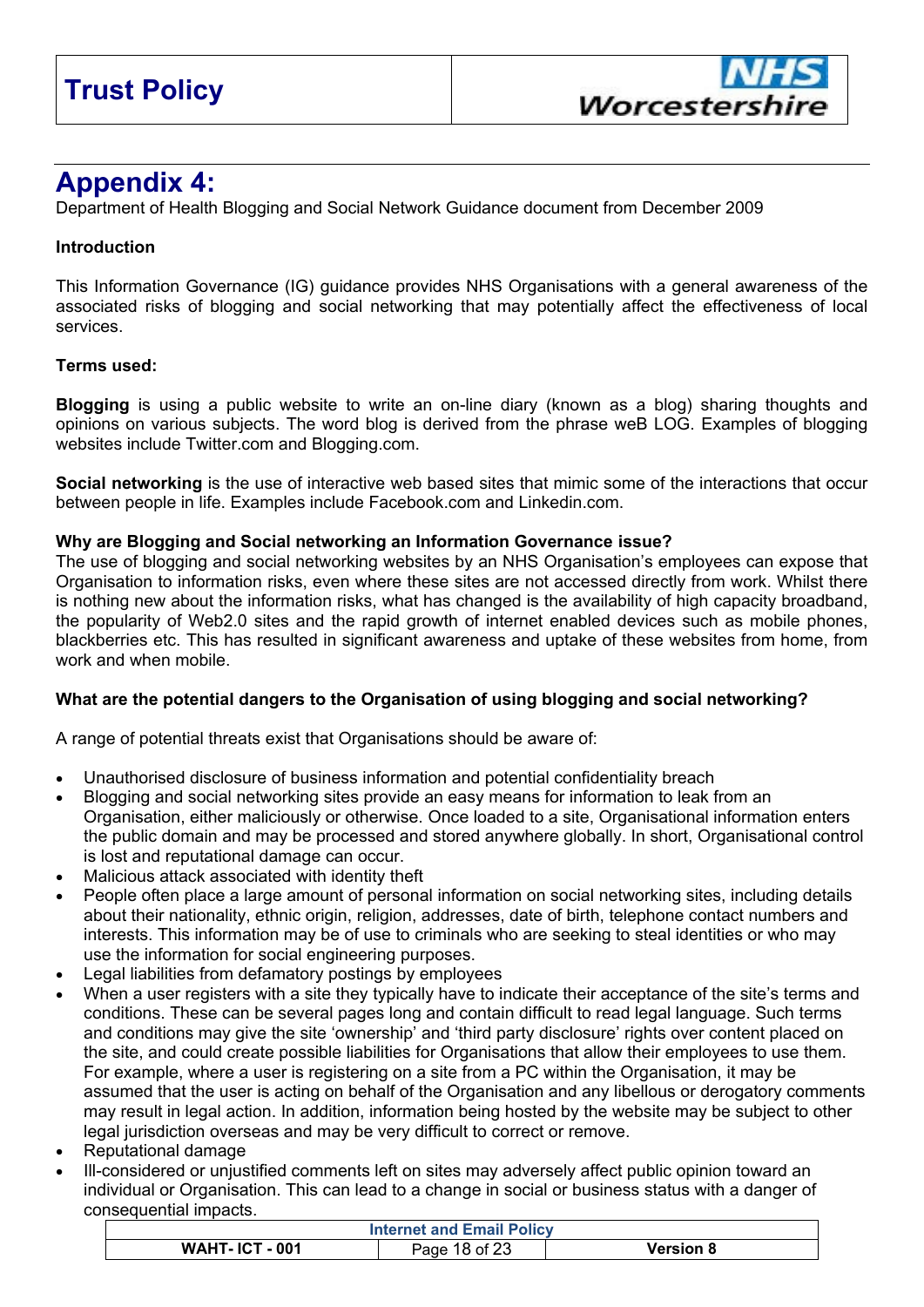### **Trust Policy**

Malicious code targeting social networking users causing virus infections and consequential damage

Worcestershire

- Sites may encourage or require the download and installation of additional code in order to maximise the site's functionality and potential values. Where sites have weak or ineffective security controls it may be possible for code to be changed to contain malicious content such as Viruses and Trojans, or to trigger unintended actions such as Phishing.
- Systems overload from heavy use of sites with implications of degraded services and non-productive activities
- Sites can pose threats to an Organisation's information infrastructure. Particularly as the use of rich media (such as video and audio) becomes the norm in such sites, the bandwidth consumption generated by these sites can be significant and they have the potential to be the biggest bandwidth consumers within an Organisation.
- Intimidation of employees from inappropriate use of sites leading to investigations

#### **How might the Organisation respond to these risks?**

Whilst there are technical controls that could be applied the main defence against threats associated with blogging and social networking is awareness related.

Actions that may be considered by NHS Organisations include:

- Deploying technical controls to block or control permitted website usage;
- Revising and updating Organisational policies to include acceptable use of blogging and social networking sites. Policies and standards should be clear about the acceptability of accessing sites during working hours and from the Organisation's internet connected devices e.g. PCs, mobile phones etc. The consequences of non-compliance with Organisational policy should also be clear;
- Educating users about the potential business risks and impacts associated with blogging and social networking. Raising user awareness is an essential partner to the Organisation's policy and standards and should ensure that the potential dangers are known to employees who may use such sites. This will also help employees in their safe use of such services when at home.

#### **Avoiding problems with blogging and social networking sites**

A number of checks may be applied that will help NHS Organisations and their employees avoid problems:

- A. Verify if the Organisation has a relevant policy and the extent to which this applies
- B. Ensure that Social Networking and Blogging risks are considered within the overall approach to information risk assessment and management
- C. When registering with a website, understand what you are signing up to and importantly what security and confidentially claims and undertakings exist
- D. Watch for add-ons i.e. additional features or applications that change the terms and conditions of what you have signed up for, or that may require changes to the security settings of your devices
- E. Withhold personal details that you do not want to be made public
- F. Avoid loading work related information to blogging or social networking sites
- G. Examine carefully any Email coming from social networking sites or contacts as these may be unreliable containing malicious code or be spoofed to look as though they are authentic

| <b>Internet and Email Policy</b> |               |                  |  |  |  |
|----------------------------------|---------------|------------------|--|--|--|
| <b>WAHT-ICT-001</b>              | Page 19 of 23 | <b>Version 8</b> |  |  |  |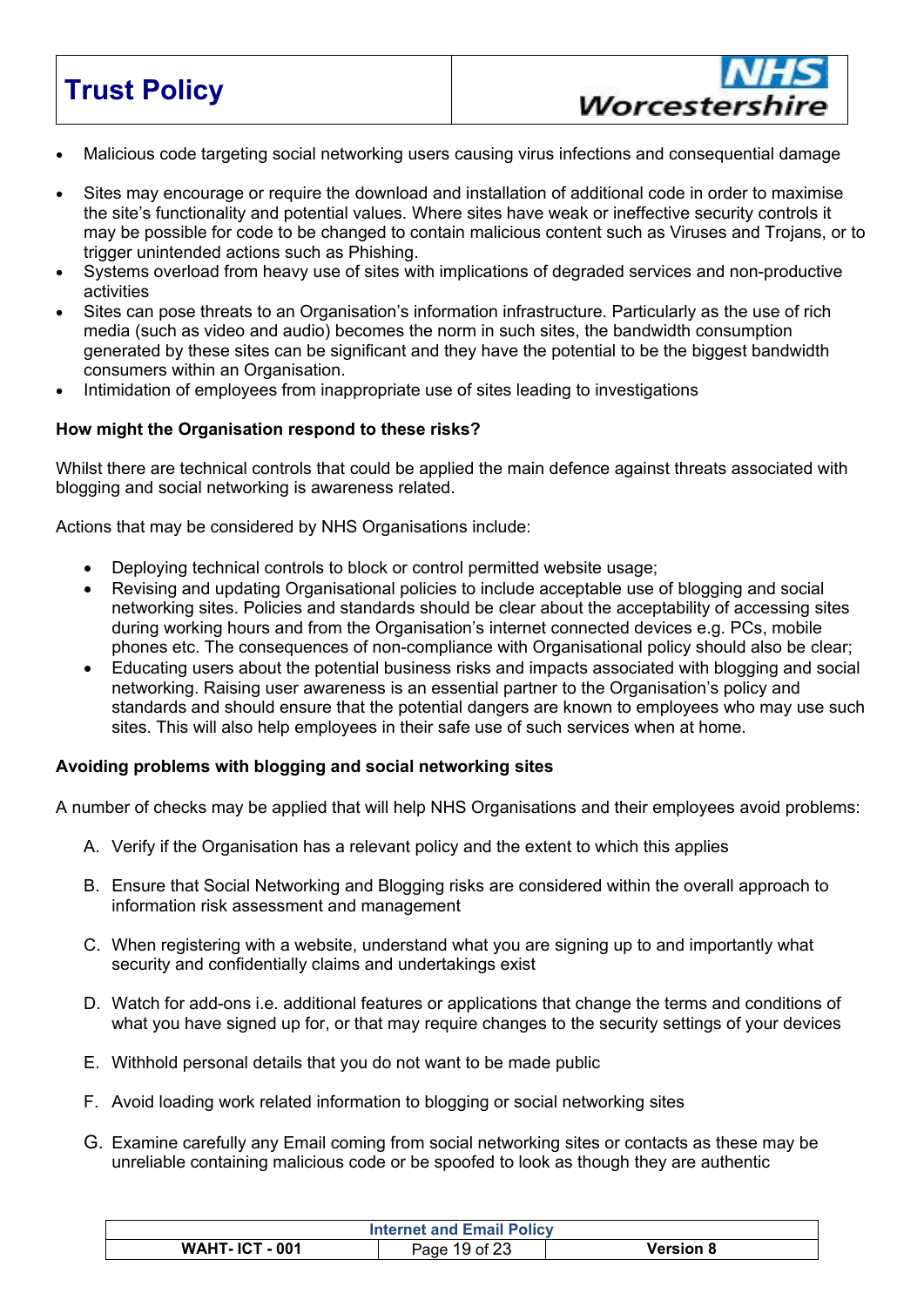<span id="page-19-0"></span>

### **Appendix 5: Guidance around patients emailing the Organisation**

If your service/department uses Email as a means of contacting patients, then you have a duty to inform your patients that the information contained within the Email will not be confidential or secure and can potentially be intercepted. This is a requirement of the Data Protection Act 1998 and the NHS Code of Confidentiality 2006.

#### **Patients should be informed:**

- Exactly why their information is being collected and the ways in which their information is used. Please refer to the Organisation leaflet/poster – 'Your Information: What You Need to Know'.
- The confidentiality and security of the information in the Email cannot be guaranteed whilst in transit and that an Email should contain the minimum amount of personal information required to identify them.
- The Organisation has no control over, or responsibility for, an Email stored by a patient's own Email Service Provider e.g. Hotmail; noting that personal Email accounts are vulnerable to security breaches.
- That any agreement to share their Email address with fellow patients effectively puts their Email address in the public domain, so the Organisation no longer maintains control over who it is shared with.

#### **Staff should also be aware that:**

- The actual identity of an individual sending or receiving an Email cannot always be guaranteed; please ensure that the patient's Email address has been confirmed and is periodically verified.
- That a register needs to be maintained of Email addresses being used so that on receipt of a request to remove details this can be done efficiently and that any agreement to share Email addresses with fellow patients is recorded.
- Any requirement to send information to more than one patient in a single Email should be done via the Blind Carbon Copy, Bcc, option; unless there has been explicit consent to share Email addresses. This is of particular relevance if the Organisation holds patients Email addresses in a distribution list.
- When emailing a patient an additional disclaimer should be used as well as the standard, automated, Organisation Email disclaimer. Please see an example disclaimer below.
- Where a member of staff/service/department Email is published on the Internet that is it accompanied with a disclaimer. Please see an example disclaimer below.

#### **Suggested additional disclaimer/footer/signature:**

Please be aware that the confidentiality and security of any information exchanged via Email cannot be guaranteed and that by signing up to this service you are aware of and acknowledge the associated risks. Make sure that you always use the minimum amount of personal information needed to identify yourself and/or others (*where appropriate service to specify*). The Organisation has no control, or responsibility, over personal information stored by a person's own Email Service Provider. Any personal information that is processed by the Organisation will be done so in accordance with the Data Protection Act 1998.

| <b>Internet and Email Policy</b> |               |                  |  |  |  |
|----------------------------------|---------------|------------------|--|--|--|
| <b>WAHT-ICT-001</b>              | Page 20 of 23 | <b>Version 8</b> |  |  |  |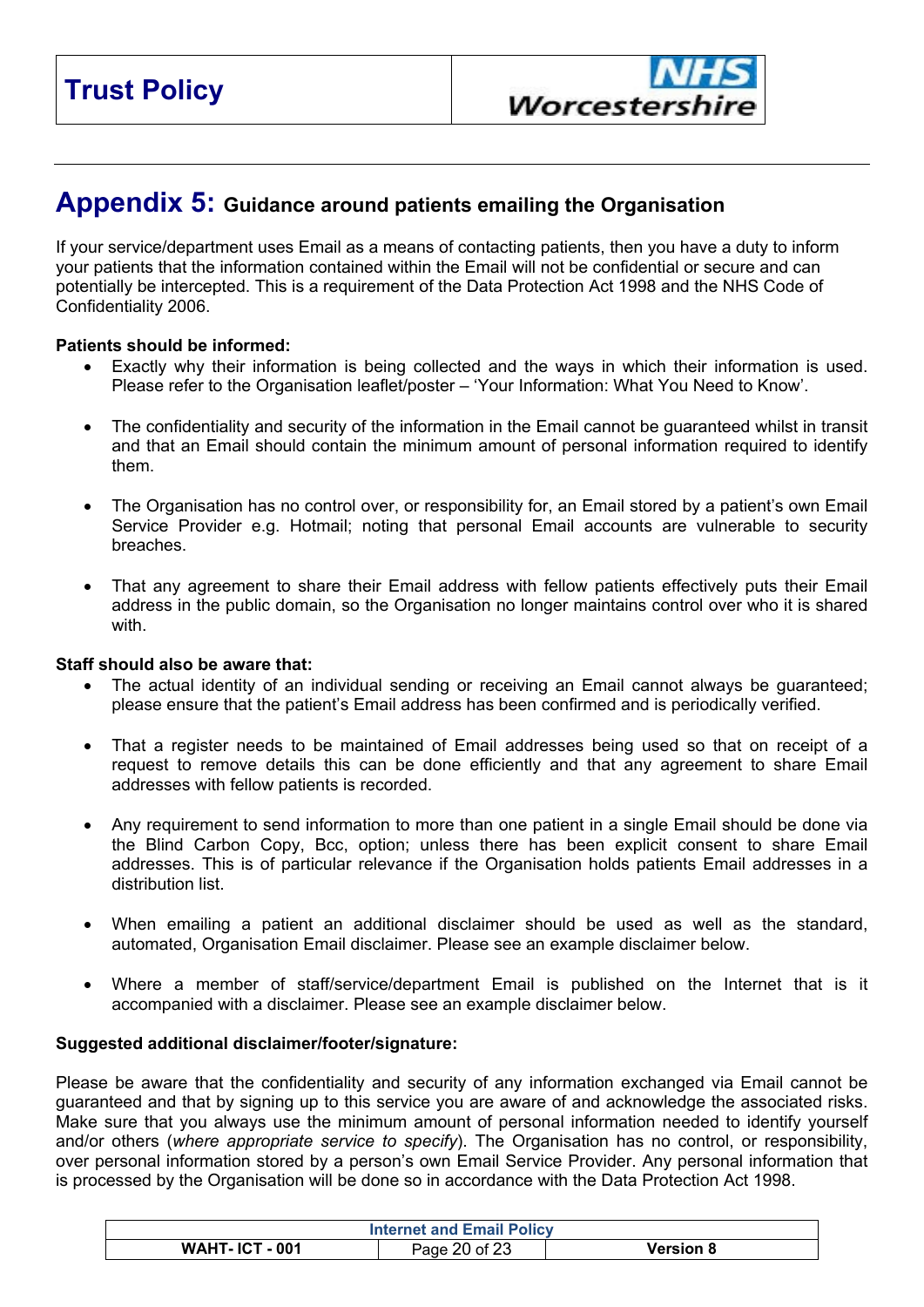

### **Appendix 6: Request for a Generic E-Mail Account**

Generic E-Mail accounts allow more than one user to access an account; they should only be used if there is not a requirement to trace activity back to an individual.

Generic accounts must have an Owner assigned; this is to be the person who takes overall control and responsibility for the account. This form needs to be completed, when requesting a new generic account or reassigning ownership, by the account owner.

Requests will be considered providing the necessary control measures are in place:

#### **Owner responsibilities**

The account owner is responsible for:

- Co-ordinating the request for the generic account and obtaining the relevant line manager's authorisation.
- Deciding controlling and maintaining who has access to the generic account; this means setting up the relevant personnel with delegate access.
- Ensuring a log is maintained and retained of who has access to the Generic account
- Ensure WHITS are kept informed of changes in requirement to the generic account by the account owner logging a support call, particularly if the owner needs to be changed or the account is no longer required. Please note a new Request for a Generic Account form will need to be completed for the new named owner.
- Ensuring any use of generic email accounts for the sending/receiving of Person Identifiable Data (PCD), confidential or sensitive information (PCD for the purposes of this document) is done securely, as detailed in the secure email diagram, that Caldicott approval has been obtained for any PCD that leaves the trust and that the Code of Confidentiality, available from the Trust's Intranet, is adhered to.
- Ensure the Information Security, Internet and E-Mail and any other relevant trust policies are adhered to.

#### **Generic Account Agreement**

This Generic E-Mail Account Request must be signed by the account owner, their line manager and where appropriate the Caldicott Guardian - this can be done electronically, providing it is sent from their respective mailboxes for audit purposes.

| <b>PRINT NAME &amp; SIGNATURE:</b>                   |  |
|------------------------------------------------------|--|
| JOB TITLE:                                           |  |
| DEPARTMENT&LOCATION:                                 |  |
| <b>CONTACT TELEPHONE NUMBER:</b>                     |  |
| DATE:                                                |  |
| Will PCD be leaving the Trust, if so please specify? |  |

I Agree to the responsibilities as outlined above and:

- Are aware that the very nature of a generic account means activity cannot be attributed to an individual, thus losing the audit ability of records. Generic E-Mail should, wherever possible, be used for receiving mail and that any replies are made from an individual's mailbox.
- Failure to comply with these requirements could result in the withdrawal of the account and may lead to disciplinary action.

| LINE MANAGER'S NAME & SIGNATURE: |  |
|----------------------------------|--|
| JOB 1<br>TITLE:                  |  |
| DATE:                            |  |
|                                  |  |

| Service Desk call number:                                |  |
|----------------------------------------------------------|--|
| Confirmation of generic email address preferred wording: |  |

| <b>Internet and Email Policy</b> |               |                  |
|----------------------------------|---------------|------------------|
| <b>WAHT- ICT - 001</b>           | Page 21 of 23 | <b>Version 8</b> |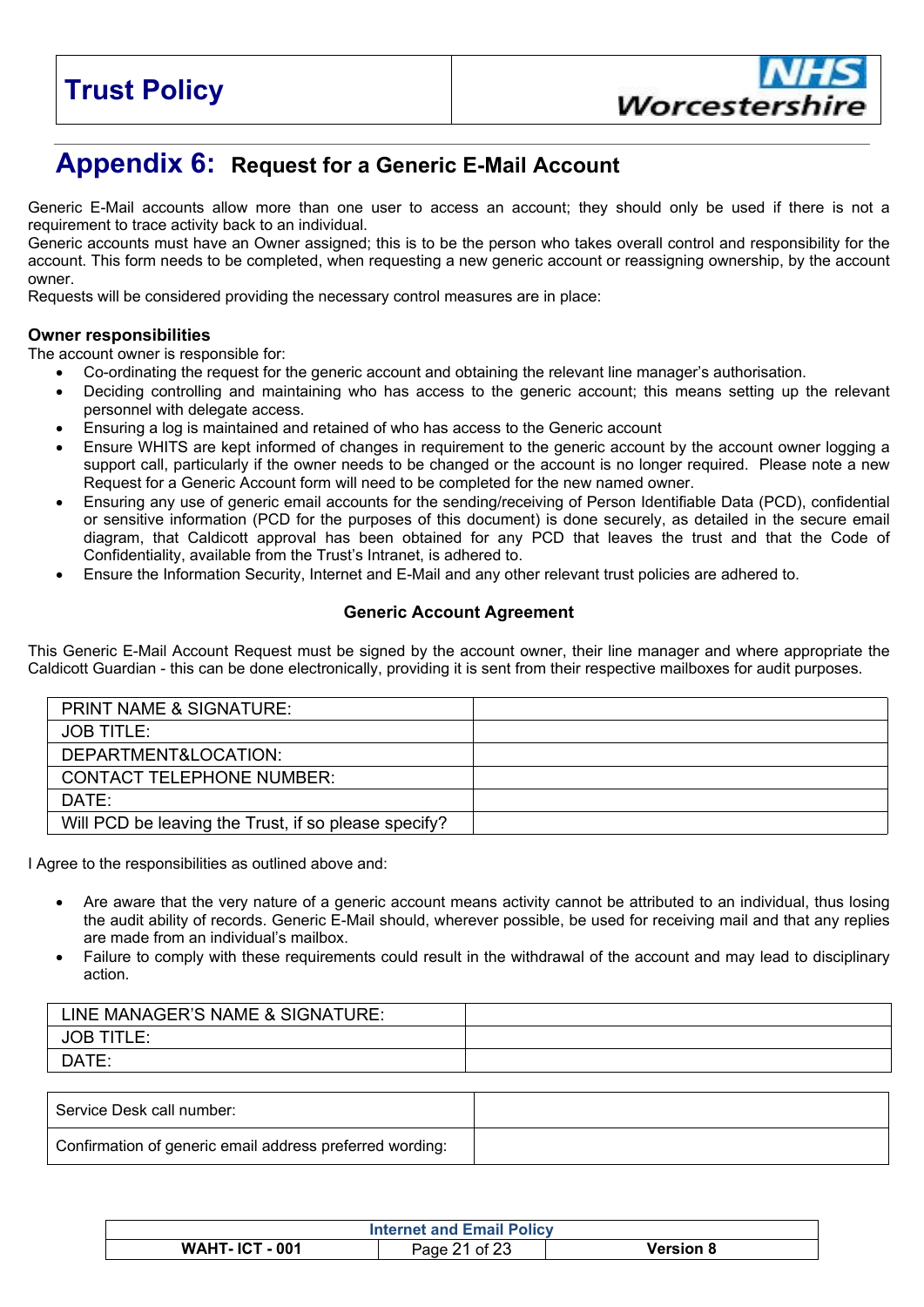

#### **Supporting Document 1 - Equality Impact Assessment Tool**

To be completed by the key document author and attached to key document when submitted to the appropriate committee for consideration and approval.

|                |                                                                                                            | Yes/No    | <b>Comments</b> |
|----------------|------------------------------------------------------------------------------------------------------------|-----------|-----------------|
| $\mathbf{1}$ . | Does the Policy/guidance affect one<br>group less or more favourably than<br>another on the basis of:      |           |                 |
|                | Race<br>$\bullet$                                                                                          | <b>No</b> |                 |
|                | Ethnic origins (including gypsies and<br>$\bullet$<br>travellers)                                          | <b>No</b> |                 |
|                | Nationality<br>$\bullet$                                                                                   | <b>No</b> |                 |
|                | Gender<br>$\bullet$                                                                                        | <b>No</b> |                 |
|                | Culture<br>$\bullet$                                                                                       | <b>No</b> |                 |
|                | Religion or belief<br>$\bullet$                                                                            | <b>No</b> |                 |
|                | Sexual orientation including<br>lesbian.<br>$\bullet$<br>gay and bisexual people                           | <b>No</b> |                 |
|                | $\bullet$ Age                                                                                              | <b>No</b> |                 |
| 2.             | Is there any evidence that some groups<br>are affected differently?                                        | <b>No</b> |                 |
| 3.             | If you have identified potential<br>discrimination, are any exceptions<br>valid, legal and/or justifiable? | N/A       |                 |
| 4.             | Is the impact of the Policy/guidance<br>likely to be negative?                                             | <b>No</b> |                 |
| 5.             | If so can the impact be avoided?                                                                           | <b>No</b> |                 |
| 6.             | What alternatives are there to achieving<br>the Policy/guidance without the<br>impact?                     | <b>No</b> |                 |
| 7.             | Can we reduce the impact by taking<br>different action?                                                    | <b>No</b> |                 |

If you have identified a potential discriminatory impact of this key document, please refer it to Assistant Manager of Human Resources, together with any suggestions as to the action required to avoid/reduce this impact.

For advice in respect of answering the above questions, please contact Assistant Manager of Human Resources.

| <b>Internet and Email Policy</b> |               |                  |
|----------------------------------|---------------|------------------|
| <b>WAHT-ICT-001</b>              | Page 22 of 23 | <b>Version 8</b> |